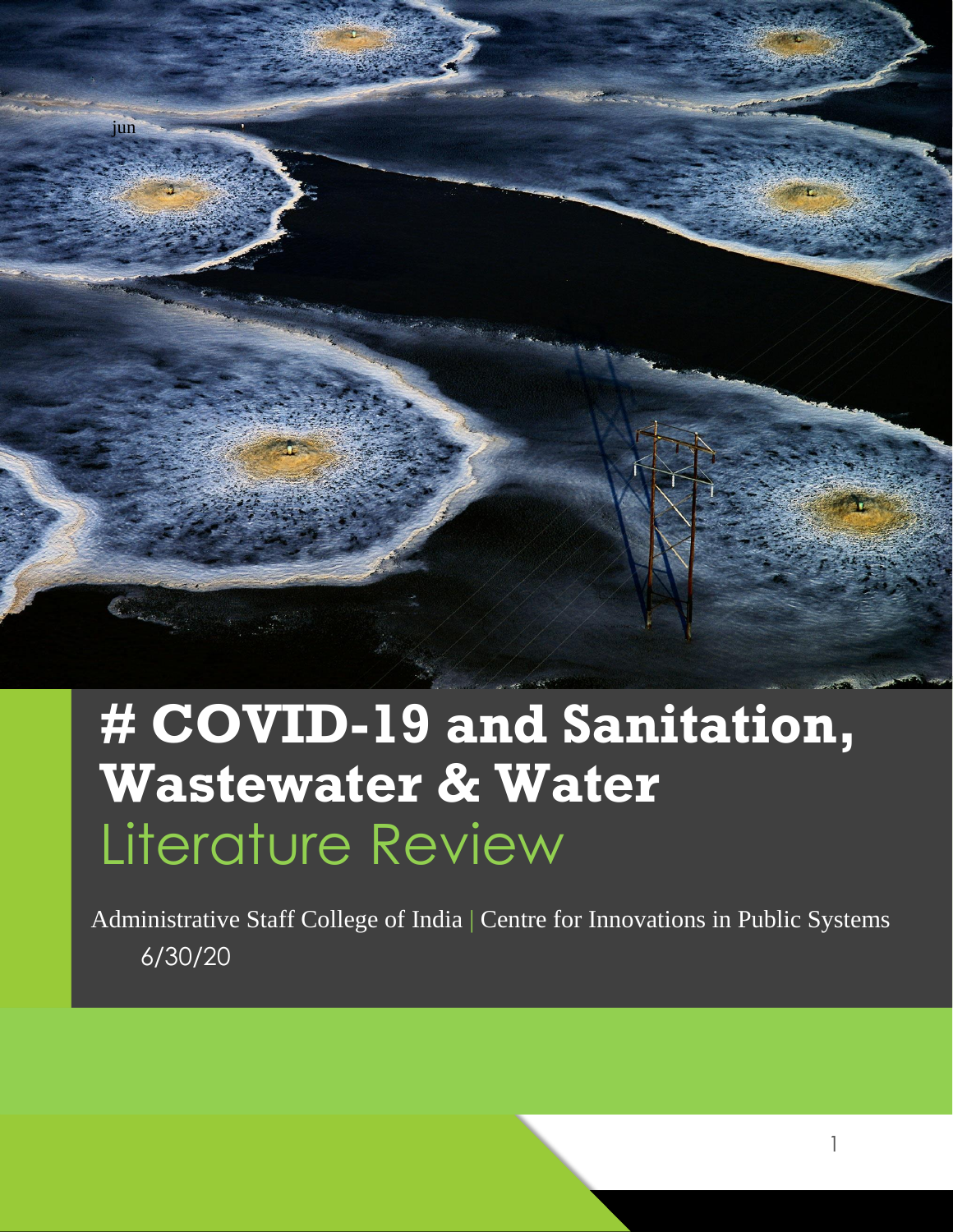# **ABSTRACT**

•

Safely managed water, sanitation, and hygiene (WASH) services are essential for protecting human health and preventing infectious disease outbreaks such as COVID-19. The pandemic has brought the importance of investing in core public health infrastructure, including water and sanitation systems into the centre of discussions. Having said this, currently there is limited understanding about transmission of COVID-19 through water, human waste and wastewater and what waste management practices can serve as barriers to human-to-human transmission of the virus in homes, communities, health care facilities, schools, and other public spaces.

The Administrative Staff College of India is aiming to find answers to several questions that regarding the linkage, prediction and prevention of COVID-19 with water, sanitation and wastewater. These questions range from transmission routes, monitoring, safety protocols and PPE:

- Can virus persist in septage, deep row trenches and sludge drying beds? And if so, then how long? Is there evidence that suggests/asserts the faecal-oral transmission of SARS-COV2?
- What are the medium and long term systems' (governance, administration, training /CB (war games), changes in designs, retrofits ) measures that need to be in place for managing similar outbreaks in future?
- What are the possible transmission routes (Hygiene, Solid /hazard waste, wastewater – sewage, wastewater- combined, sewage network, drainage/nallah system, STP/FSTP) from various population /facilities (eg. apartments, hospitals, community, and public toilets etc)?
- Based on the above understanding what would be Public Health response elements/strategies for risk assessment, risk management and risk communication?
- What are the changes that needs to be incorporated in existing water and wastewater treatment plants/ solid waste management/ manual handling of septage and sewage to make it pandemic resilient?
- What are the technological interventions required to overcome COVID challenges on sustaining WASH service delivery?
- What are the Dos and Don't about such activities like what chemicals should be avoided, dilutions etc.?
- Given that people infected with the virus are also found to be asymptomatic for few days, are there any changes required in current processes of treatment of faecal waste?
- What kind of safety protocols are to be followed while providing faecal waste desludging services particularly to facilities such as isolation zones/ units?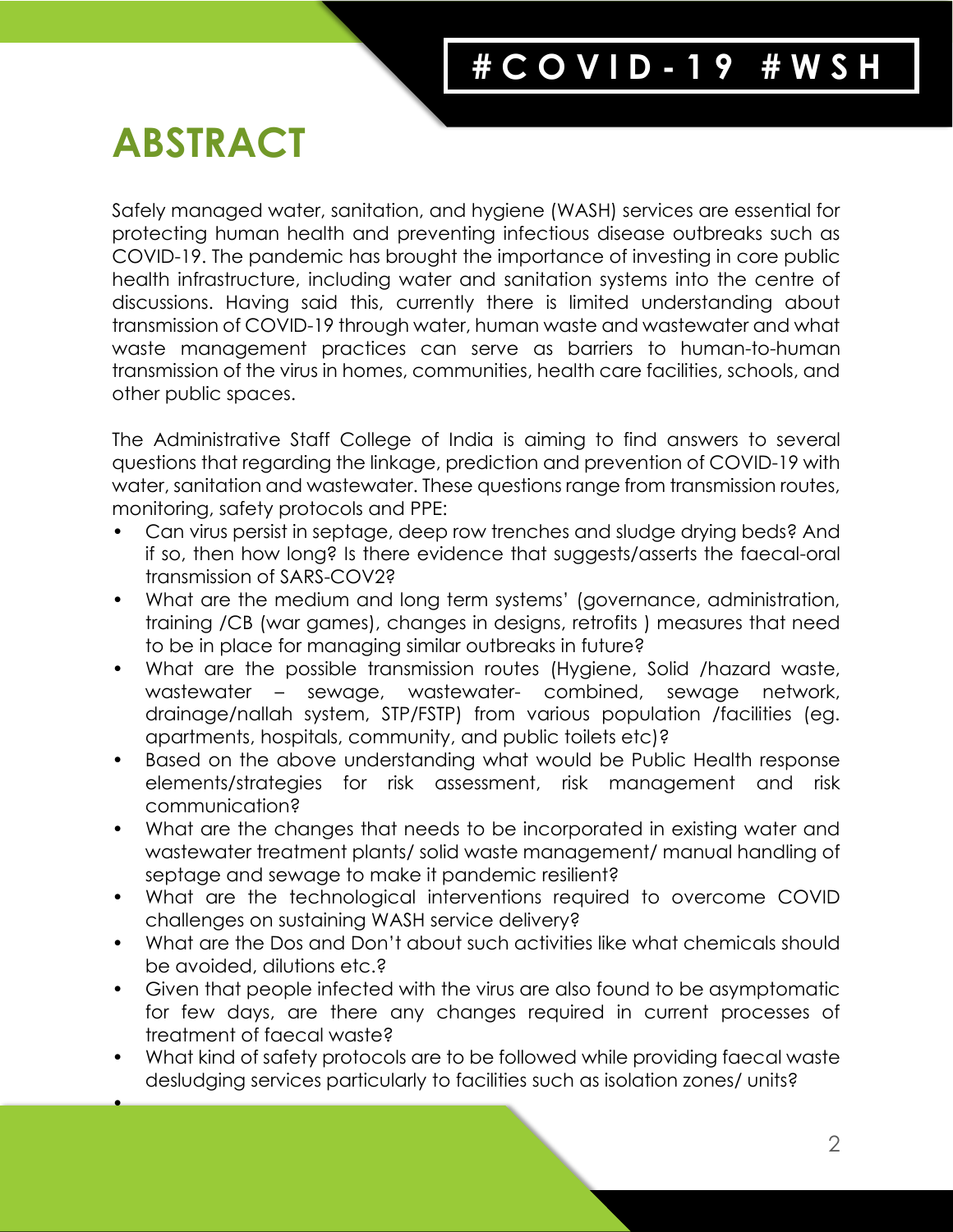• What type of personal protective equipment (PPE) is to be used by sanitary workers depending on their job type?

This document enlists and summarises the current understanding, research and evidence on (a) detection of COVID-19 in drinking water, sewage system, and human waste (b) measures for early detection and predicting spread, (c) the conditions that influence how long the virus remains active, (d) affordable rapid testing options (e ) need for safety protocols and so on.

Studies conducted so far have not found traces of COVID-19 in drinking water. Traces of coronavirus are found in faeces however the risk of transmission of the virus from faeces is not yet known and could potentially be low, basis the experience and data from earlier outbreaks like SARS and MER. Traces are detected in waste water and conventional municipal wastewater treatment methods (like filtration, Chlorine or UV light) may be enough to inactivate coronavirus in sewage. Hence, most of the treatment plants routines can kill or remove the coronavirus from both drinking water and wastewater. PPE and hygiene precautions by sanitation workers are essential and enough to protect from COVID-19.

Wastewater surveillance may represent a complementary approach to measure the presence and even prevalence of infectious diseases when the capacity for clinical testing is limited. Wastewater testing could also be used as an earlywarning sign if the virus returns. The research suggests that number of COVID cases can increase with a sewage leak that carries the infection. Hence monitoring for leakages needs to be strengthened. Further, health care facilities that are not connected to sewage systems need to take special precautions to prevent ground water contamination.

Basis the findings from the studies so far, it is observed that waterboards in various cities of India, like Hyderabad, Bangalore and Kolkata have stated taking precautions of disinfecting the sewage from COVID-19 virus.

The studies and publications referred to are listed overleaf.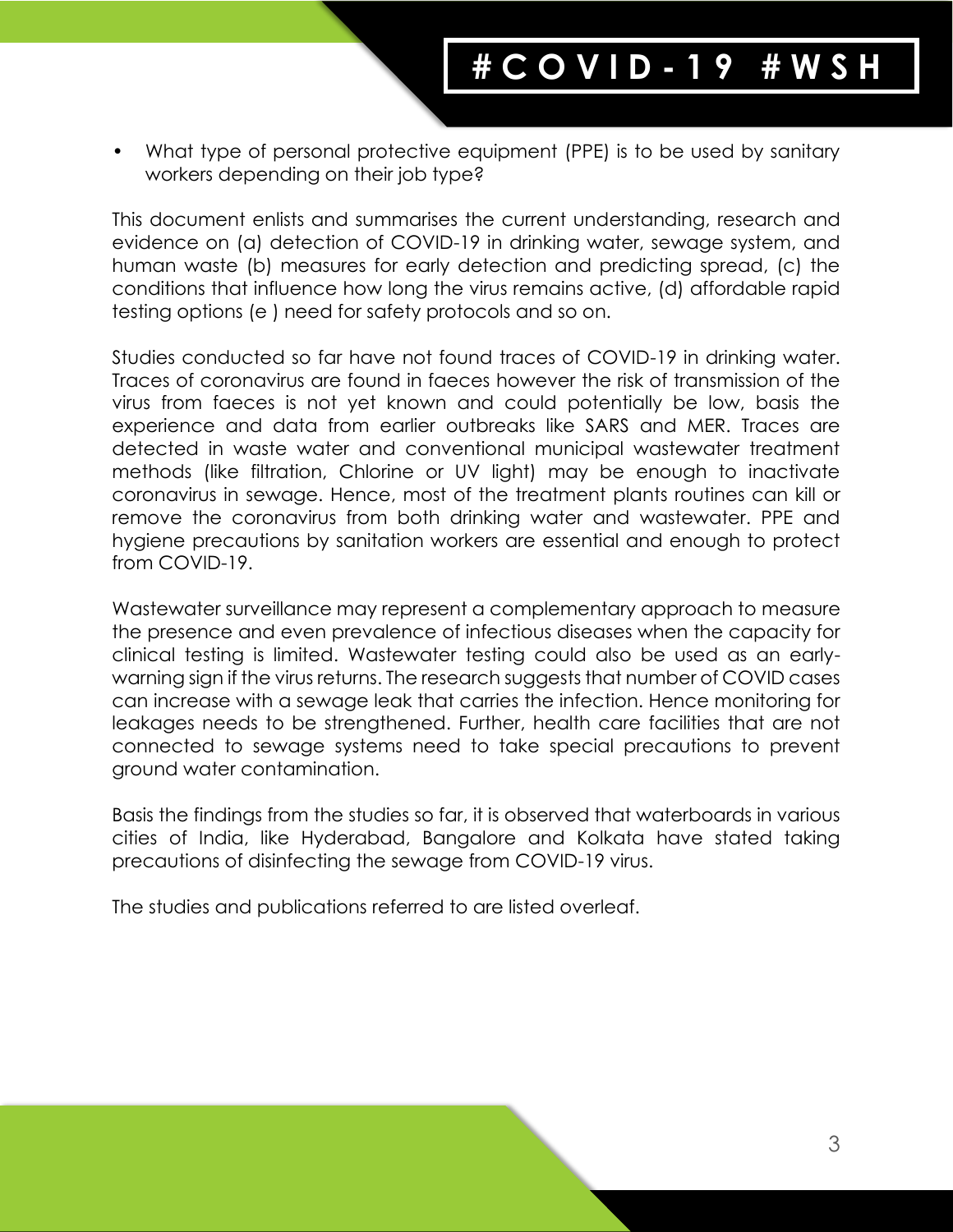# **LIST OF PUBLICATIONS**

# **Journals/Research papers**

- **1. Water, sanitation, hygiene and waste management for COVID -19 Virus** (World Health Organisation, Technical Brief). Pg. 7-8
- **2. Coronavirus - wake up call to ensure water and sanitation for all** (Thomson Reuters Foundation News, opinion paper). Pg. 9-10
- **3. Removing the novel coronavirus from the water cycle** (Science Daily, research summary). Pg 11-12
- **4. Viral load dynamics and disease severity in patients infected with SARS-CoV-2 in Zhejiang province, China, January-March 2020: Retrospective cohort study** (TheBMJ, research paper). Pg. 13
- **5. SARS-CoV-2 in wastewater: State of knowledge and research needs** (Science of total environment, Journal pre-proof). Pg. 14
- **6. Coronavirus in water environments: Occurrence, persistence, and concentration methods – a scoping view** (Science direct, research paper). Pg.15

# **News articles**

- **7. Novel coronavirus found in wastewater** (RIVM, news article). Pg. 17-18
- **8. How sewage could reveal true scale of coronavirus outbreak** (Nature, news article). Pg. 19-20
- **9. SARS-CoV-2 titer in wastewater are higher than expected from clinically confirmed cases** (MEDRXIV, Research paper – preprint). Pg. 21-22
- **10. Virus can spread through Sewage systems says CPCB in latest guidelines** (The New Indian Express, news article). Pg.23
- **11. Low-cost, paper-based device being developed for rapid coronavirus detection** (Mongabay, article). Pg. 24
- **12. SARS-CoV-2 viruses detected for the first time in domestic water**  (DERSTANDARD, news article). Pg. 25
- **13. Waster and COVID-19 FAQs: Information on COVID-19 in drinking water, recreational water and wastewater** (CDC, article). Pg..26-27
- **14. Does COVID-19 virus survive in sewage? Bangalore citizens group asks in report** (The News minute, newspaper article). Pg.28
- **15. Tracking the course of pandemic in wastewater** (eawag, article). Pg.29-30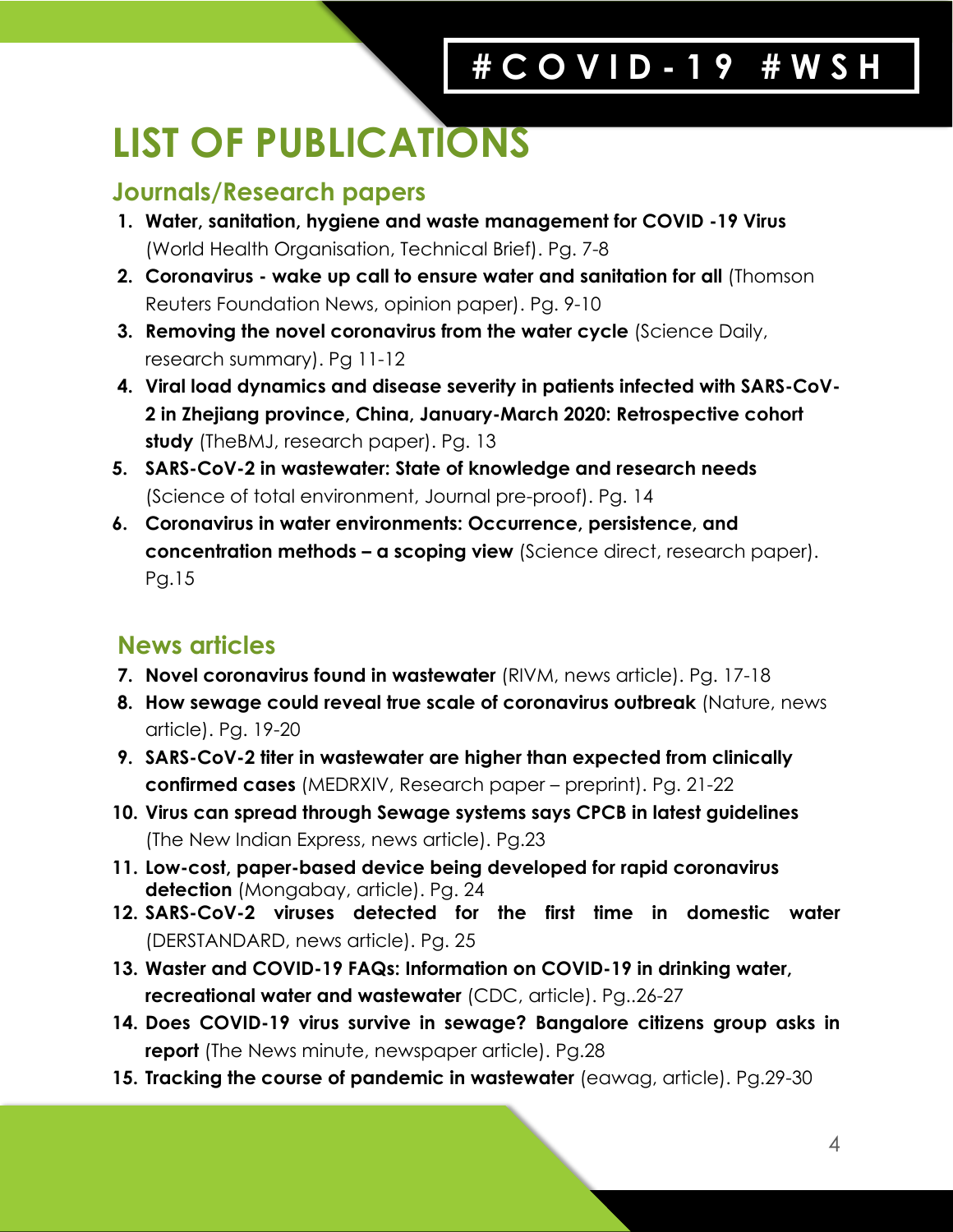- **16. Sewage maybe a potential COVID source** (The Hindu, newspaper article). Pg.31
- **17. Sewage samples could help scientist find coronavirus outbreak before they begin** (NOWCAST, newspaper article). Pg.32
- **18. Coronavirus: Sewage study should predict second COVID-19 peak** (Fr24 news, newspaper article). Pg.33
- **19. Wastewater testing could help track COVID-19** (University of Maryland, article). Pg.34
- **20. Traces of coronavirus found in sewage in Gujurat** (Hindustan, article). Pg.35
- **21. COVID 19 sample for months before 1st outbreak in Wuhan, found in Barcelona water** (Daily Sabah, newspaper article). Pg. 36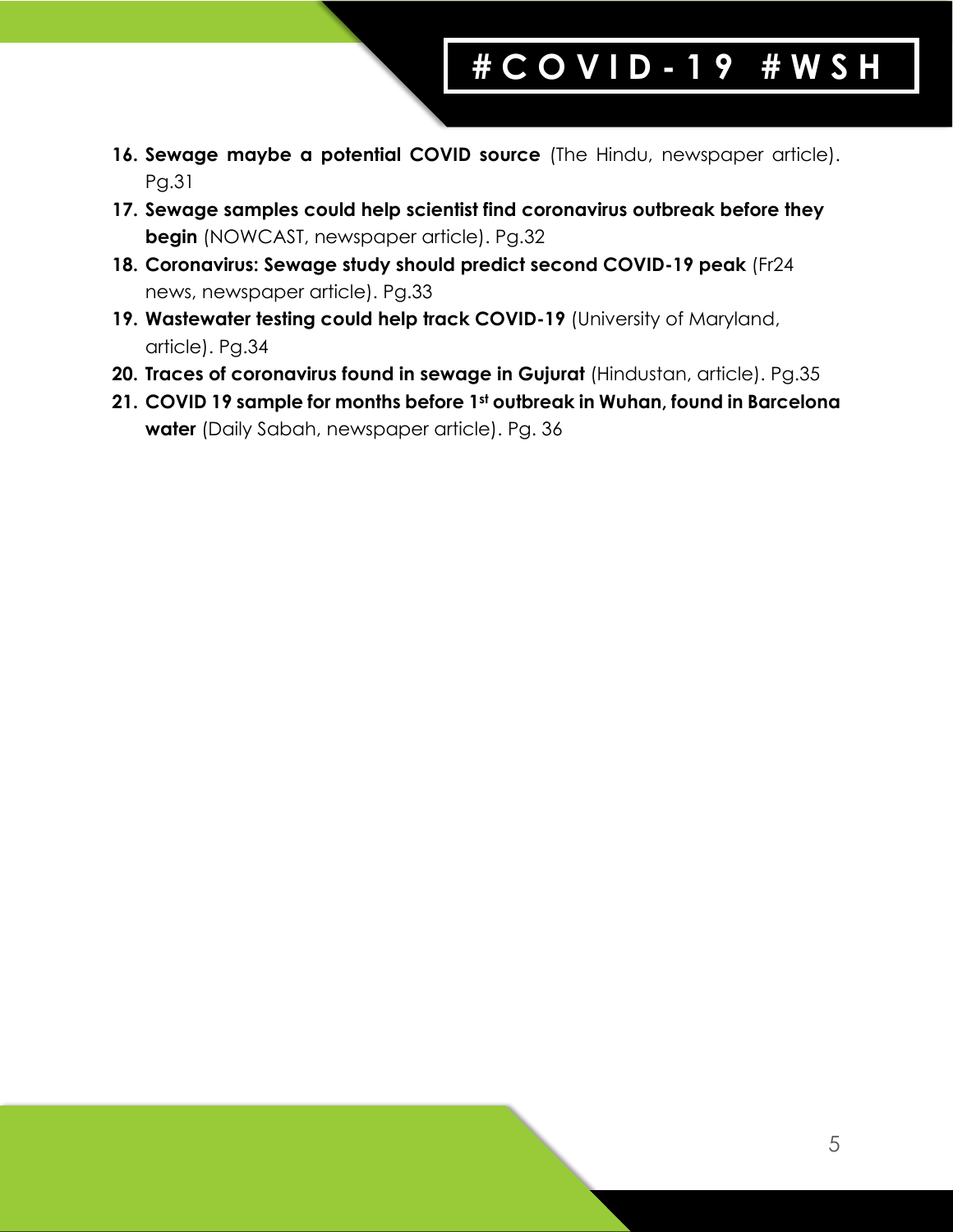

# **Journal/Research papers**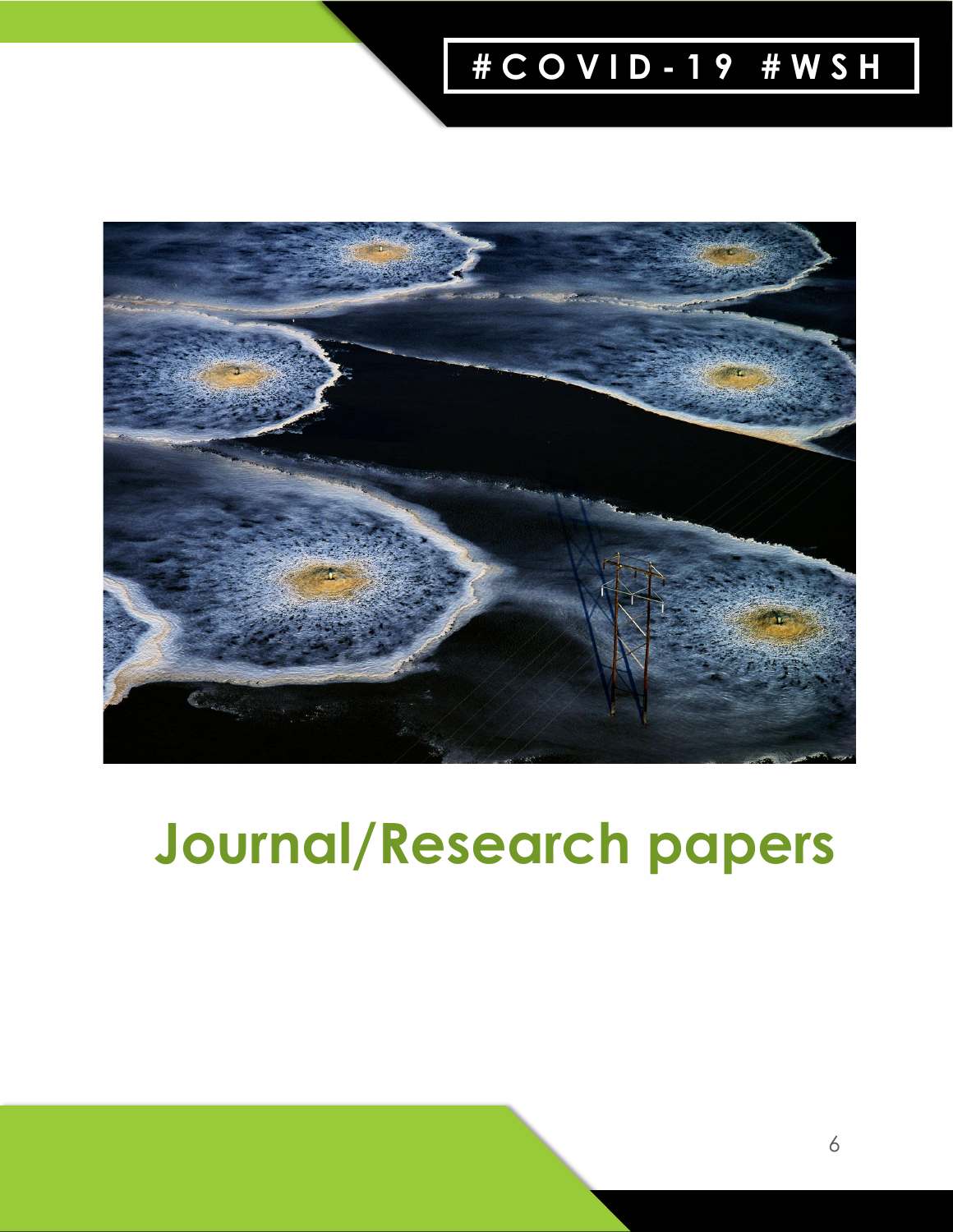## **Technical Brief - 19th March 2020 World Health Organization Water, sanitation, hygiene, and waste management for Covid -19 virus Source: [https://www.who.int/publications-detail/water-sanitation-hygiene-and](https://www.who.int/publications-detail/water-sanitation-hygiene-and-waste-management-for-covid-19)[waste-management-for-covid-19](https://www.who.int/publications-detail/water-sanitation-hygiene-and-waste-management-for-covid-19)**

The technical brief by WHO supplements the earlier documents on infection prevention and control (IPC). It refers to and summarizes WHO guidance on water, sanitation and health care waste relevant to viruses, including coronavirus. The provision of safe water, sanitation, and hygienic conditions is essential for protecting human health during all infectious disease outbreaks, including COVID – 19. Ensuring good and consistently applied WASH and waste management practices in communities, homes, schools, marketplaces, and health care facilities helps prevent human-to-human transmission of COVID-19 virus.

According to the document, there is no evidence about the survival of the COVID-19 virus in drinking-water or sewage. The COVID-19 is an enveloped virus which is less stable in the environment and is easily affected by oxidants, like chlorine. It quotes a study that reports COVID-19 surviving for 2 days in dechlorinated tap water and in hospital wastewater at a temperature of around 200 C. On the other hand, laboratory studies of surrogate coronavirus indicated that the virus could remain infectious for several days to even weeks in water contaminated with faeces.

Some of the findings presented point out that conventional water treatment methods that use filtration and disinfection could inactivate COVID-19 virus and that COVID-19 seems to be sensitive to chlorine and other oxidant disinfection as well as to UV light. The document advices that risks pertaining to the adequacy of the collection system or to treatment and disposal methods should be assessed following a safety planning approach, with critical control points prioritized for mitigation. For example if health care facilities are connected to sewers then a risk assessment should be conducted to confirm that wastewater is contained within the system (that is, the system does not have leakages) before its arrival at a functioning safe treatment or disposal site, or both. Similarly, best practices for protecting the health of workers at sanitation treatment facilities should be followed.

The document emphasizes the importance of preventing contamination of the environment by excreta, especially for groundwater. Specifically, it mentions the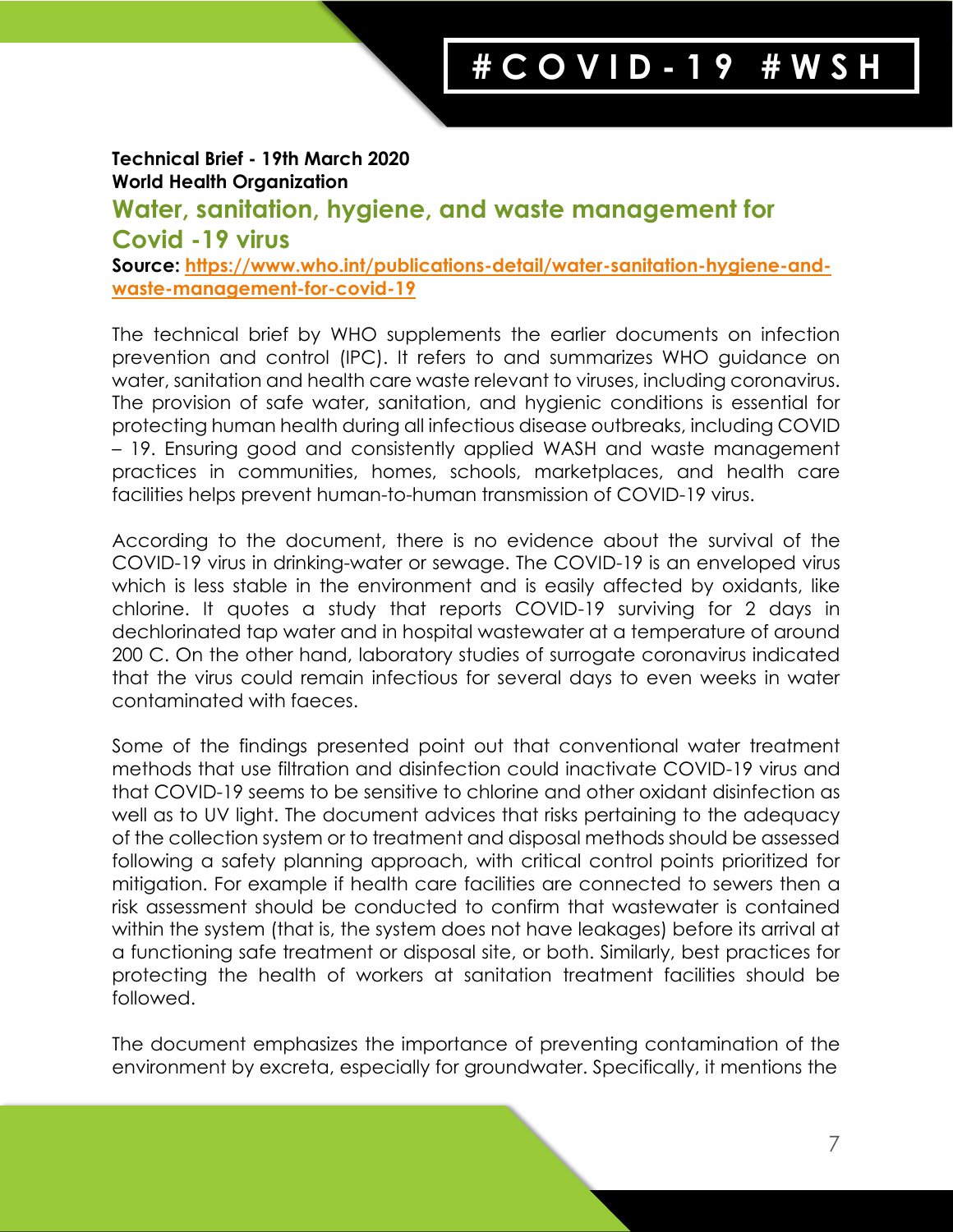need for health facilities not connected to sewage system to ensure maintaining 1.5 meters between the bottom of the pit and the groundwater table.

In situations of high groundwater table or lack of space to dig pits, excreta should be retained in impermeable storage containers and left for as long as feasible to allow for a reduction in virus levels before moving it off-site for additional treatment or safe disposal, or both. PPE (long-sleeved gown, gloves, boots, masks, and goggles or a face shield) should always be worn when handling or transporting excreta offsite, and great care should be taken to avoid splashing during pumping out tanks or unloading desludging trucks.

- A study found COVID-19 to be present in dechlorinated water and in hospital wastewater at 20o C for 2 days.
- A laboratory study stated that the virus could be potentially infectious in water contaminated with faeces for days or even weeks.
- Conventional treatment methods (like filtration, Chlorine or UV light) can potentially disinfect the virus from sewage.
- PPE and hygiene precautions by sanitation workers are essential to avoid contact with COVID-19.
- Health care facilities that are not connected to sewage systems should take special precautions to prevent ground water contamination.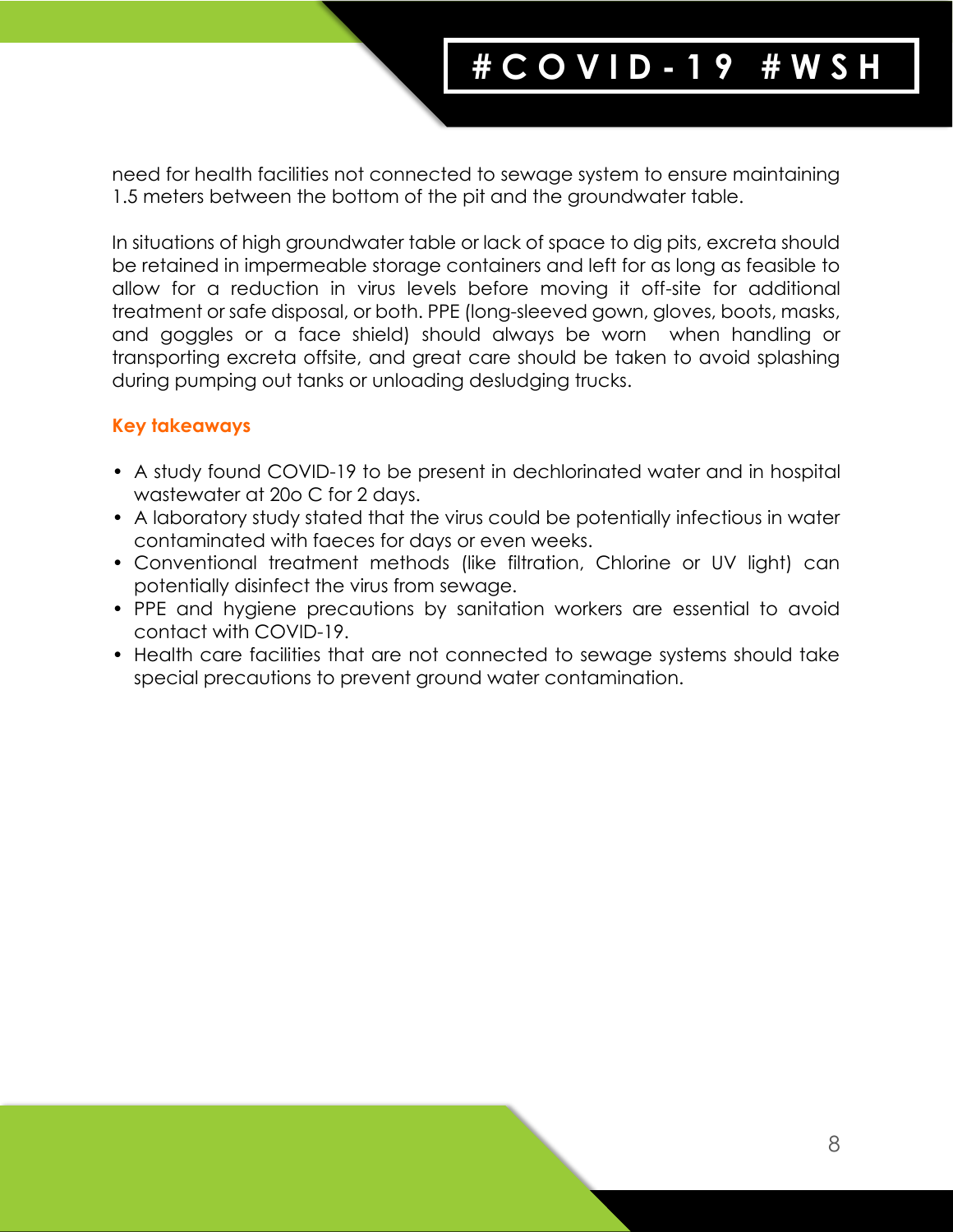#### **Opinion Paper - 26th March 2020 Thomas Reuters Foundation News**

**Coronavirus- Wakeup call to ensure water & sanitation for all Source:<https://news.trust.org/item/20200326104523-wfz4n>**

Today, many people lack access to the most basic weapons to shield themselves from COVID-19: water and soap. UN-Water reports that 2.2 billion people around the world do not have safely-managed drinking water, while 4.2 billion go without safe sanitation services and three billion lack basic handwashing facilities. Furthermore, an estimated 896 million people use health care facilities with no water service and 1.5 billion use facilities with no sanitation service. These conditions present a constant source of stress and disease, particularly for vulnerable and marginalized communities where people sometimes need to skip bathing to save water for cooking.

As the virus moves to low-income countries and water scarce regions, there is a deep concerned about the future of sustainable development and the impact it could have among vulnerable populations with no access to basic water services. With this in the background, we are unfortunately still trying to solve new problems with old solutions and our past experience turns to be our worst enemy about shifting our mind-set. We continue to work in silos; our policies are set without aligning objectives with the required resources; we count on public funds that are insufficient and poorly targeted; and the new sources of finance for water and sanitation constrained by regulatory, institutional and other barriers. Our ambitious strategies for water and sanitation services are hampered too often when they are not accompanied by proper consideration for how or by whom they will be implemented, and how they will be financed.

Safe water, sanitation and hygiene, collectively known as WASH, are crucial for human health and well-being. When the world moved from the Millennium Development Goals (MDG) to Sustainable Development Goals (SDG) in 2015, the governments set the WASH performance bar higher, shifting the target from basic to safely managed services. At a time when the world has acknowledged a grave need to significantly accelerate progress in achieving SDGs and climate-related targets, the COVID-19 outbreak should be a wake-up call for all of us that the economic and social costs of failure will likely be catastrophic.

A new paradigm is therefore needed that turns this approach on its head and changes the way we manage and finance water and sanitation. It is not only about money. Solving wicked water and sanitation problems requires creativity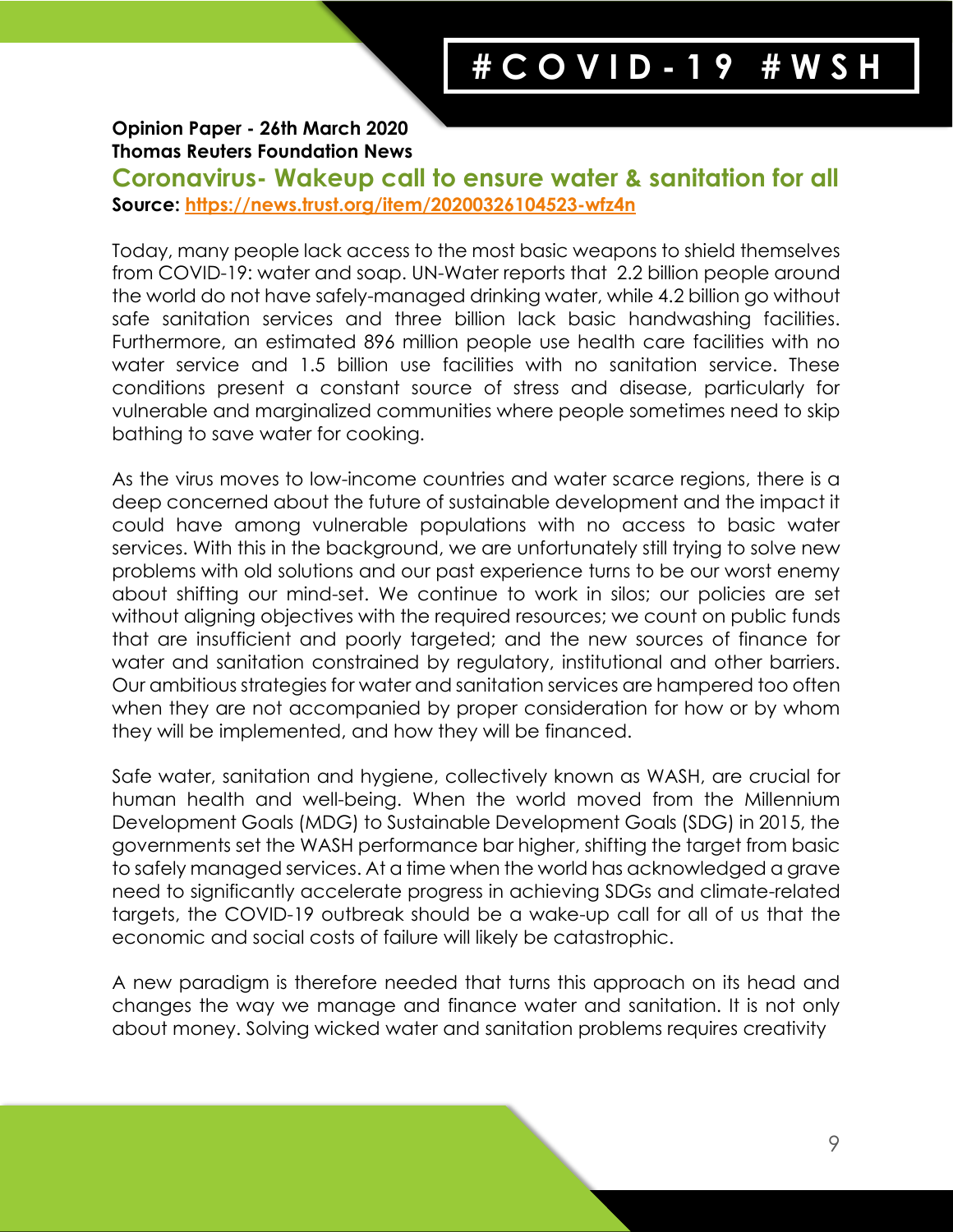and innovation to turn risks into opportunities; providing fit for purpose solutions; reducing the high level of non-revenue water in drinking water and agriculture,

providing strong governmental leadership and accountability; as well as recognizing the role of communities, acknowledging multiple knowledge cultures, and accepting the inevitability of uncertainty.

An acceleration framework for SDG number 6, 'water and sanitation for all', bringing together strengths of various stakeholders and strongly anchored to the acceleration of the SDGs in general, informed by the lessons learned during the COVID-19 crisis, will be an essential tool for that.

- There is a need for enhanced finance and leadership in the WASH sector.
- New problems cannot be solved with old solutions. There is a need to change mindset and take a holistic approach to problem solving.
- Need to accelerate achievement of water and sanitation related SDG goals
- Important for all the countries to go over their WASH finance and ensure that there is a safe distribution as well as safe water treatment methods (which includes treating SARS-CoV-2).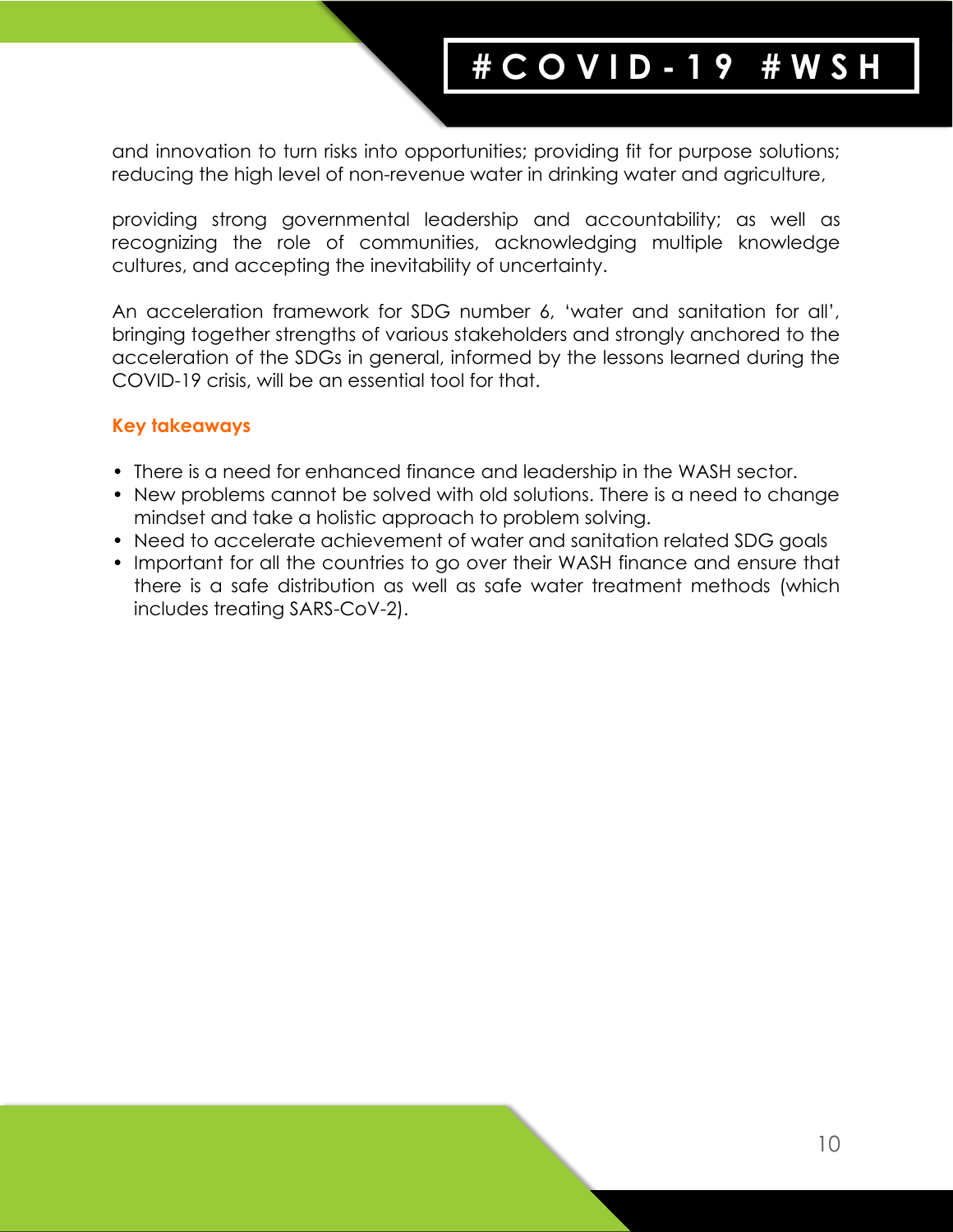#### **Research Summary - 03rd April 2020 Science daily**

### **Removing the novel coronavirus from the water cycle Source: <https://www.sciencedaily.com/releases/2020/04/200403132347.htm>**

Two researchers, Haizhou Liu, an associate professor of chemical and environmental engineering at the University of California, Riverside; and Professor Vincenzo Naddeo, director of the Sanitary Environmental Engineering Division at the University of Salerno, have called for more testing to determine if water treatment methods are effective in killing SARS-CoV-19 and coronaviruses in general. During a 2003 SARS outbreak in Hong Kong, a sewage leak caused a cluster of cases through aerosolization. Though no known cases of COVID-19 have been caused by sewage leaks, the novel coronavirus is closely related to the one that causes SARS, and infection via this route could be possible.

The novel coronavirus could also colonize biofilms that line drinking water systems, making showerheads a possible source of aerosolized transmission. This transmission pathway is thought to be a major source of exposure to the bacteria that causes Legionnaire's disease, for example. Fortunately, most water treatment routines are thought to kill or remove coronaviruses effectively in both drinking and wastewater. Oxidation with hypochlorous acid or peracetic acid, and inactivation by ultraviolet irradiation, as well as chlorine, are thought to kill coronaviruses. In wastewater treatment plants that use membrane bioreactors, the synergistic effects of beneficial microorganisms and the physical separation of suspended solids filter out viruses concentrated in the sewage sludge.

They also suggest upgrading existing water and wastewater treatment infrastructure in outbreak hot spots, which possibly receive coronavirus from places such as hospitals, community clinics, and nursing homes. For example, energy-efficient, light-emitting, diode-based, ultraviolet point-of-use systems could disinfect water before it enters the public treatment system.

Potable water-reuse systems, which purify wastewater back into tap water, also need thorough investigation for coronavirus removal, and possibly new regulatory standards for disinfection, the researchers wrote. The extent to which viruses can colonize biofilms is also not yet known. Biofilms are thin, slimy bacterial growths that line the pipes of many aging drinking water systems. Better monitoring of coronaviruses in biofilms might be necessary to prevent outbreaks. The surge in household use of bactericides, virucides and disinfectants will probably cause an increase of antibiotic-resistant bacteria in the environment. Treated wastewater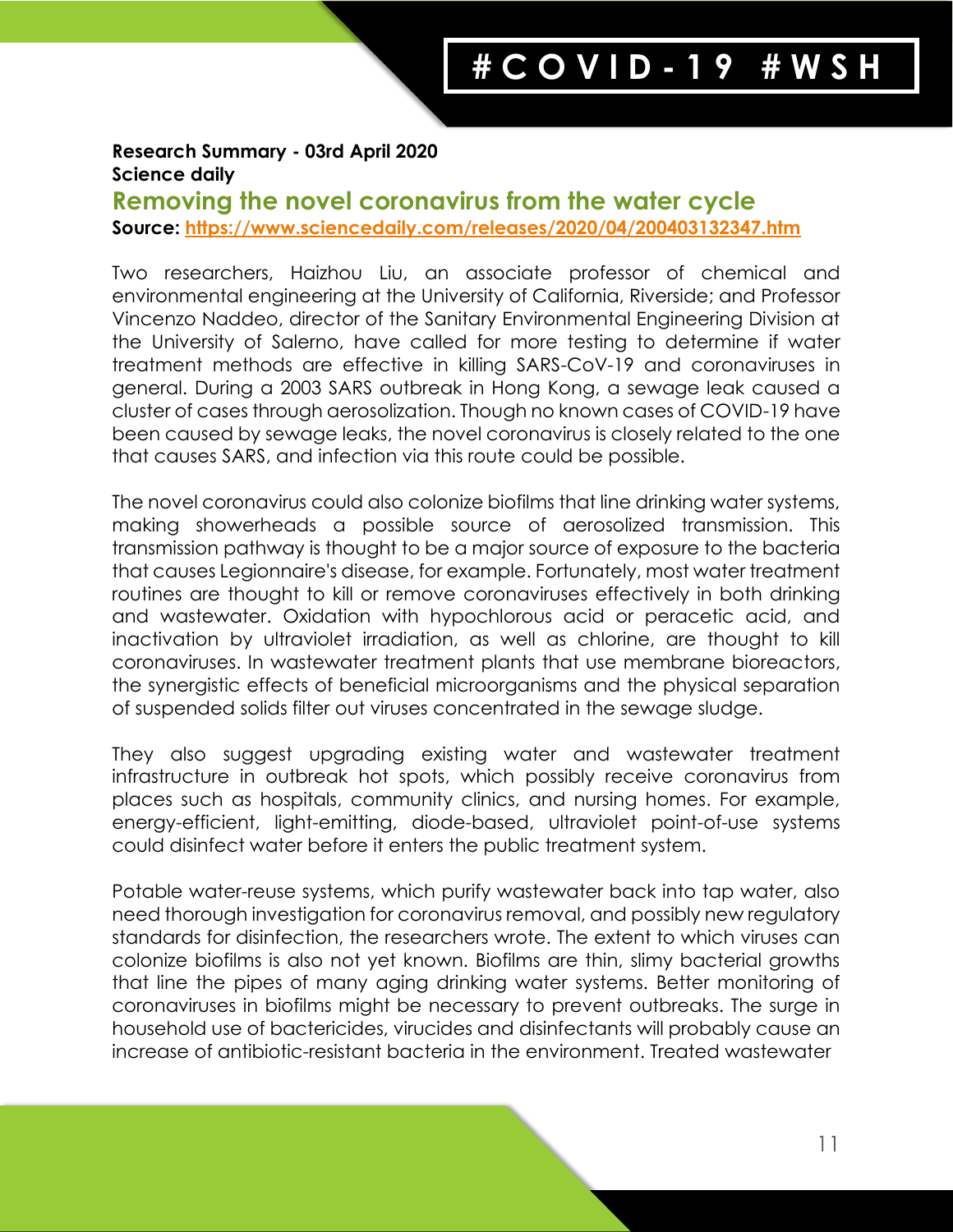discharged into natural waterways demands careful monitoring through the entire water cycle.

"It is now clear to all that globalization also introduces new health risks. Where water and sanitation systems are not adequate, the risk of finding novel viruses is very high," Naddeo said. "In a responsible and ideal scenario, the governments of developed countries must support and finance water and sanitation systems in developing countries, in order to also protect the citizens of their own countries."

- The research suggests that number of COVID cases can increase with a sewage leak that carries the infection
- Novel coronavirus can also colonize biofilms that line the drinking water, but the same is yet to be confirmed.
- Most of the treatment plants routines can kill or remove the coronavirus from both drinking water and wastewater. An upgrade of their treatment plants may be required in the hotspot areas (like hospitals).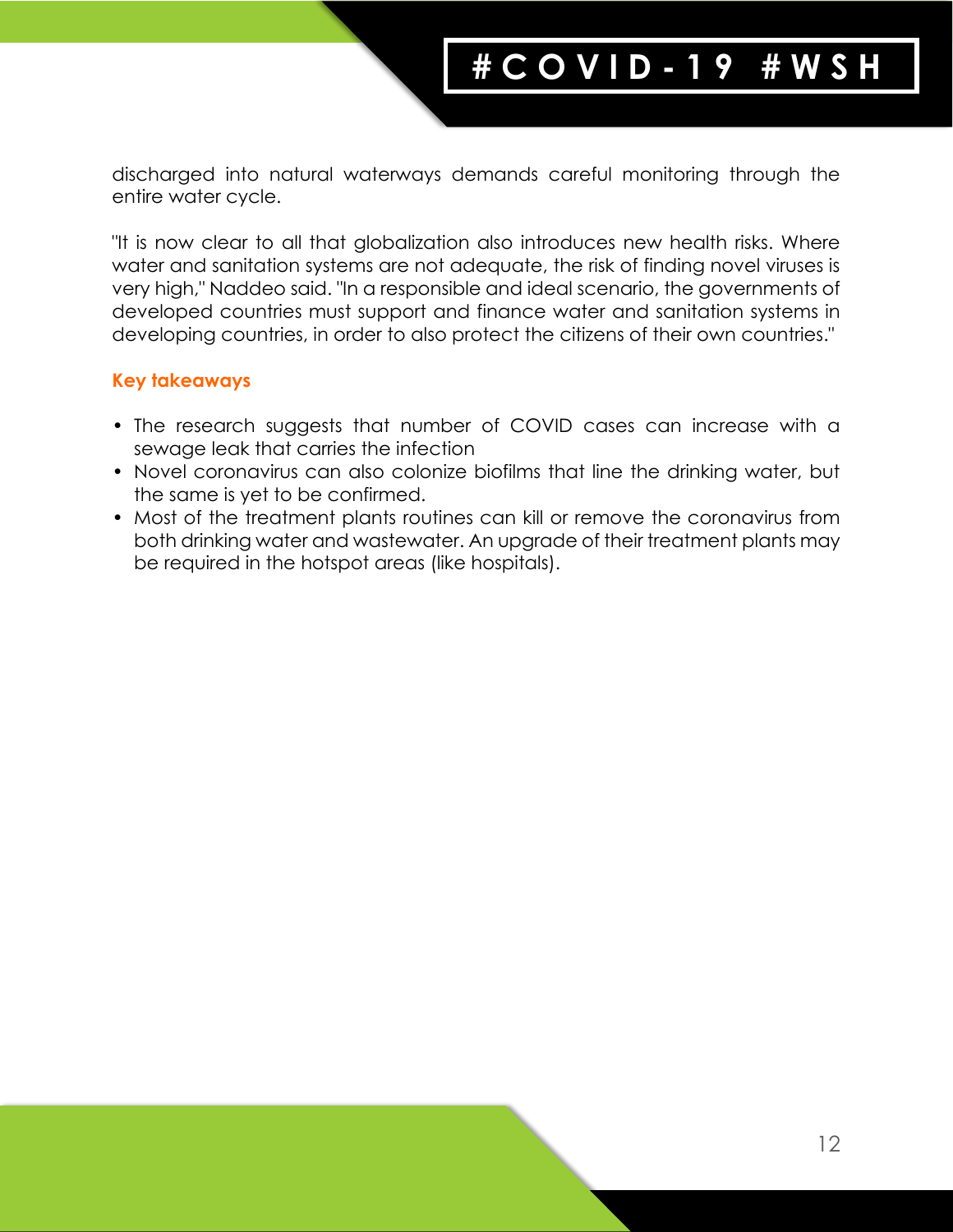### **Research Paper – 21st April 2020 The BMJ**

**Viral load dynamic and disease severity in patients infected with SARS-COV-2 in Zhejiang province, China, January-March 2020: Retrospective cohort study Source: <https://www.bmj.com/content/369/bmj.m1443>**

This research article presents the findings of a study of more than 3000 respiratory, blood, serum, stool, and urine samples collected daily over a period of 4 months from 96 patients with COVID-19 in hospitals in Zhejiang province in China. The study systematically estimated the viral loads and analysed the temporal change and the correlation between viral loads in different sample types and disease severity.

While previous studies have found that the peak load of SARS-CoV-2 in upper respiratory tract specimens was during the early stages of the disease; this study found that the duration of virus shedding in lower respiratory tract samples was longer, and peak viral shedding occurred after about two weeks from symptom onset. These findings are important for effective control and prevention of the epidemic as it suggests strict management of the whole disease process in patients with SARS-CoV-2. The study also found that the viral load in patients with severe disease was significantly higher than in patients with mild disease, suggesting that high viral load might be a risk factor for severe disease.

The duration of SARS-CoV-2 is significantly longer in stool samples than in respiratory and serum samples, highlighting the need to strengthen the management of stool samples in the prevention and control of the epidemic, especially for patients in the later stages of the disease.

- The duration of SARS-CoV-2 is longer in stool samples than in respiratory and serum samples.
- It is important to strengthen the management of stool samples in order to prevent and control of the epidemic.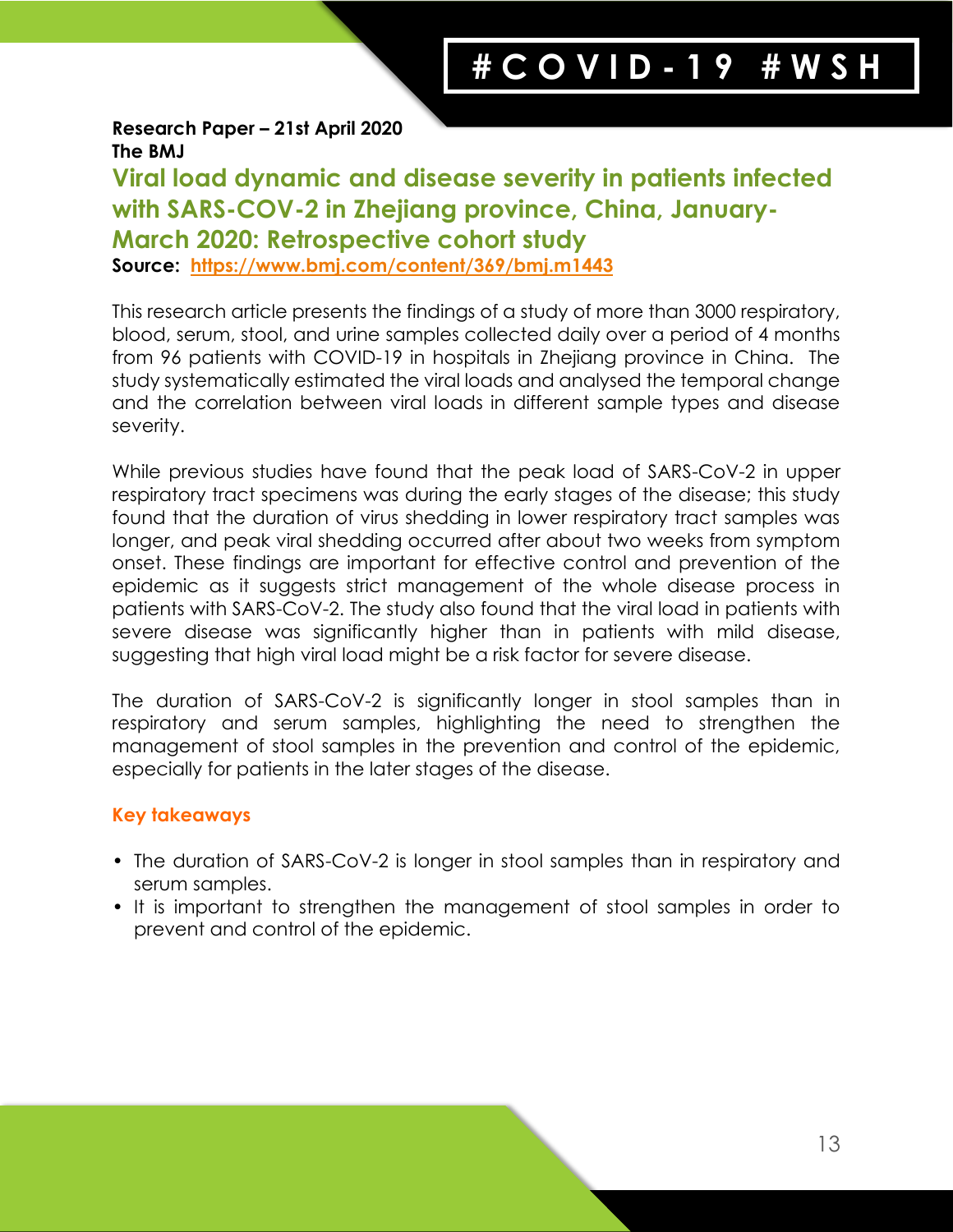#### **Journal Pre-proof – 26th April 2020 Science of total environment**

# **SARS-CoV-2 in wastewater: State of knowledge and research**

### **needs**

### **Source: https://doi.org/10.1016/j.scitotenv.2020.139076**

The ongoing pandemic of coronavirus disease (COVID-19) caused by severe acute respiratory syndrome (SARS-CoV-2) has been a public health emergency of International concern, which was officially declared by the World Health Organization (WHO). Although the major transmission routes of SARS-CoV-2 are inhalation from person-to-person and aerosol/droplet transmission, currently available evidence indicates that the viral RNA is present in wastewater, suggesting the need to better understand wastewater as potential sources of epidemiological data and human health risks.

The researchers review the current knowledge related to the potential of wastewater surveillance to understand the epidemiology of COVID-19, methodologies for the detection and quantification of SARS-CoV-2 in wastewater, and information relevant for human health risk assessment of SARS-CoV-2. There has been growing evidence of gastrointestinal symptoms caused by SARS-CoV-2 infections and the presence of viral RNA not only in feces of COVID-19 patients but in wastewater.

The understanding on the potential role of wastewater in SARS-CoV- 2 transmission is largely limited by knowledge gaps in its occurrence, persistence, and removal in wastewater. One of the major challenges in SARS-CoV-2 detection/quantification in wastewater samples is the lack of an optimized and standardized protocol. Current data is insufficient for conducting a quantitative microbial risk assessment (QMRA) for SARS-CoV-2 exposure pathways. However, modelling-based approaches have a potential role to play in reducing the impact of the ongoing COVID-19 outbreak, and QMRA parameters obtained from previous studies on relevant respiratory viruses help to inform risk assessments of SARS-CoV-2.

- COVID-19 virus is traced in feces and also in wastewater (Sewage)
- One of the major challenges faced in detection/quantification of the virus in wastewater samples is the lack of an optimized and standardized protocol.
- There is a need to establish methodologies for wastewater surveillance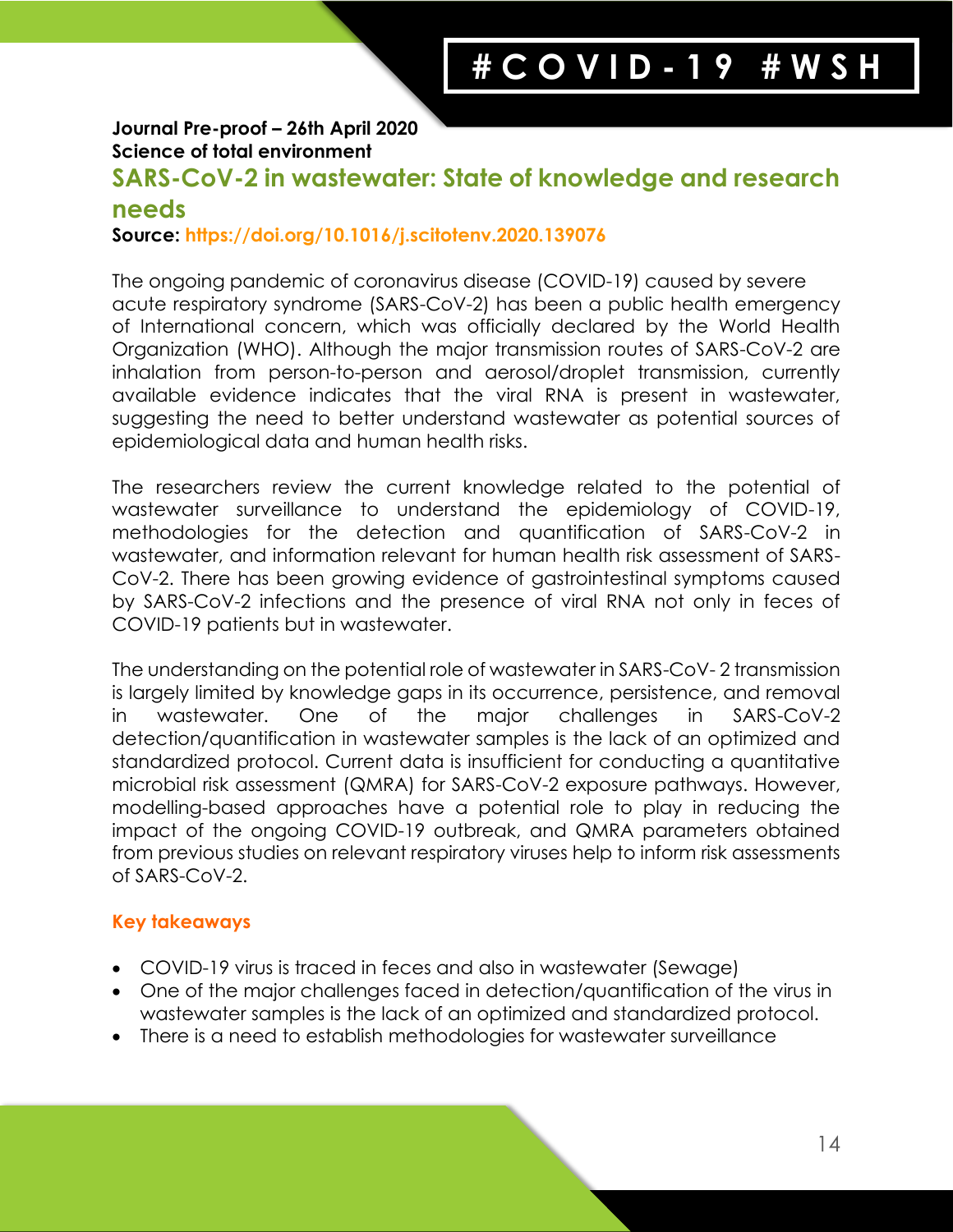**Research paper – 26th April 2020 Science direct – Water Research** 

# **Coronavirus in water environments: Occurrence, persistence and concentration methods – a scoping view**

**Source: https://doi.org/10.1016/j.watres.2020.115899**

The recent outbreak of coronavirus disease 2019 (COVID-19) has become a public health emergency worldwide. SARS-CoV-2, the virus responsible for COVID-19, is spread by human-to-human transmission via droplets or direct contact. However, since SARS-CoV-2 virus has been found in the fecal samples and anal swabs of some patients, the possibility of fecal-oral (including waterborne) transmission need to be investigated and clarified.

This scoping review was conducted to summarize research data on COVID-19 in water environments. A literature review captures 12 relevant studies investigating three main areas:

- COVID persistence/ survival in waters
- COVID occurrence in water environments
- Methods for recovery of COVID from waters

The review states that SARS Coronavirus has been detected in wastewater but not as infectious particles. The data suggests that COVID seems to have a low stability in the environment and is very sensitive to oxidants, like chlorine and COVID appears to be inactivated significantly faster in water than nonenveloped human enteric viruses with known waterborne transmission. Temperature is reported as an important factor influencing virus survival.

There is no current evidence that coronaviruses are present in surface or ground wates or are transmitted through contaminated drinking-water. The authors call for further research to adapt to enveloped viruses the methods commonly used for sampling and concentration of enteric, non-enveloped viruses from water environments. The evidence-based knowledge reported in this paper is useful to support risk analysis processes within the drinking and wastewater chain (i.e., water and sanitation safety planning) to protect human health from exposure to coronavirus through water.

- There is no evidence of coronaviruses transmission through contaminated water
- Coronavirus seems to have a low stability in the environment and is sensitive to oxidants like chlorine.
- Temperature is an important factor influencing viral survival.
- Coronavirus appears to be inactivated significantly faster in water than non-enveloped human enteric viruses with known waterborne transmission.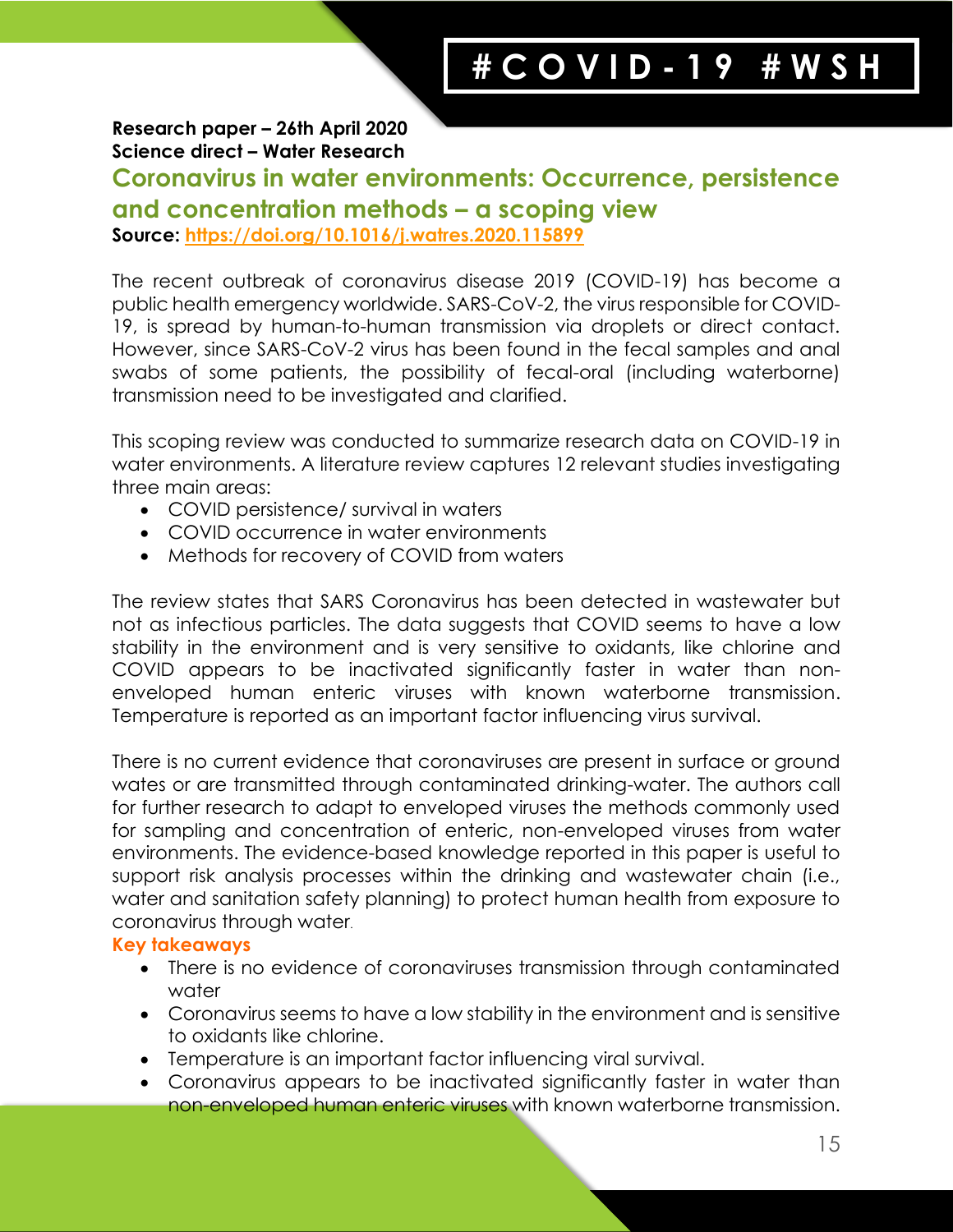

# **News articles**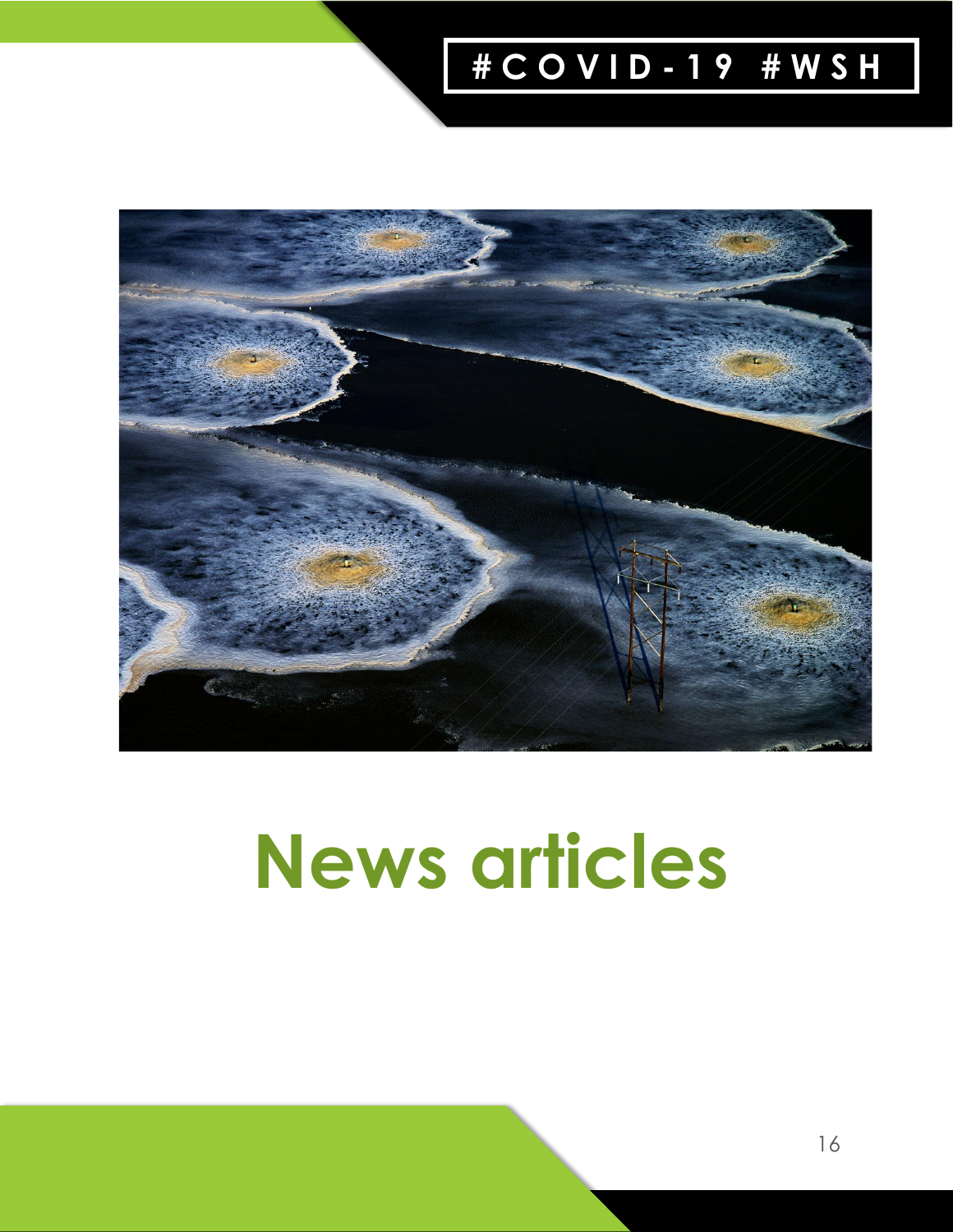### **Article - 27th March 2020 National institute of public health and environment (RIVM) Novel coronavirus found in wastewater**

**Source:<https://www.rivm.nl/en/news/novel-coronavirus-found-in-wastewater>**

The novel coronavirus that causes COVID-19 has been detected in wastewater in the Netherlands, according to research by RIVM (National Institute for Public Health and the Environment) research. A small percentage of patients with COVID-19 have the novel coronavirus in their gastrointestinal tract, and thus excrete it in their faeces. When their stool is flushed down the toilet, it ends up in the sewer, and then in the wastewater. Research indicates that monitoring wastewater is a good strategy for detecting whether specific viral infections are present in a population. RIVM has previously used this approach to detect the presence of norovirus, antibiotic-resistant bacteria, the poliovirus and the measles virus in wastewater. Employees working in wastewater treatment plants are protected against viral infections, such as the coronavirus that causes COVID-19, should follow the hygiene protocols.

Using molecular methods, the virus that causes COVID-19 was detected in wastewater at Amsterdam Schiphol Airport, Tilburg and at the wastewater treatment plant in Kaatsheuvel. This plant is located in the Loon op Zand town, Netherlands where the first reported COVID-19 patient lives. From the 17 February 2020 on, weekly wastewater samples were taken at Schiphol Airport, for the first two weeks, the COVID-19 virus was not detected. However, the COVID-19 virus was detected in the airport wastewater samples which were taken on 2, 9 and 16 March. The first sample containing the virus was taken four days after the first person in the Netherlands tested positive for COVID-19 on 27 February. Similarly, other wastewater treatment plants in Kaatsheuvel showed the presence of COVID-19 in the sewage.

Previous research has shown that the protective measures that are already the standard for people working at wastewater treatment plants provide sufficient protection against pathogens. These measures are also effective against the virus that causes COVID-19. People who work with wastewater should avoid direct contact with wastewater, and should avoid ingesting, swallowing and/or breathing in wastewater spray or mist. During all activities that lead to possible contact with wastewater, they must wear personal protective equipment. Moreover, like everyone, wastewater treatment plant personnel must maintain good hand hygiene: wash hands according to protocol, do not touch eyes, nose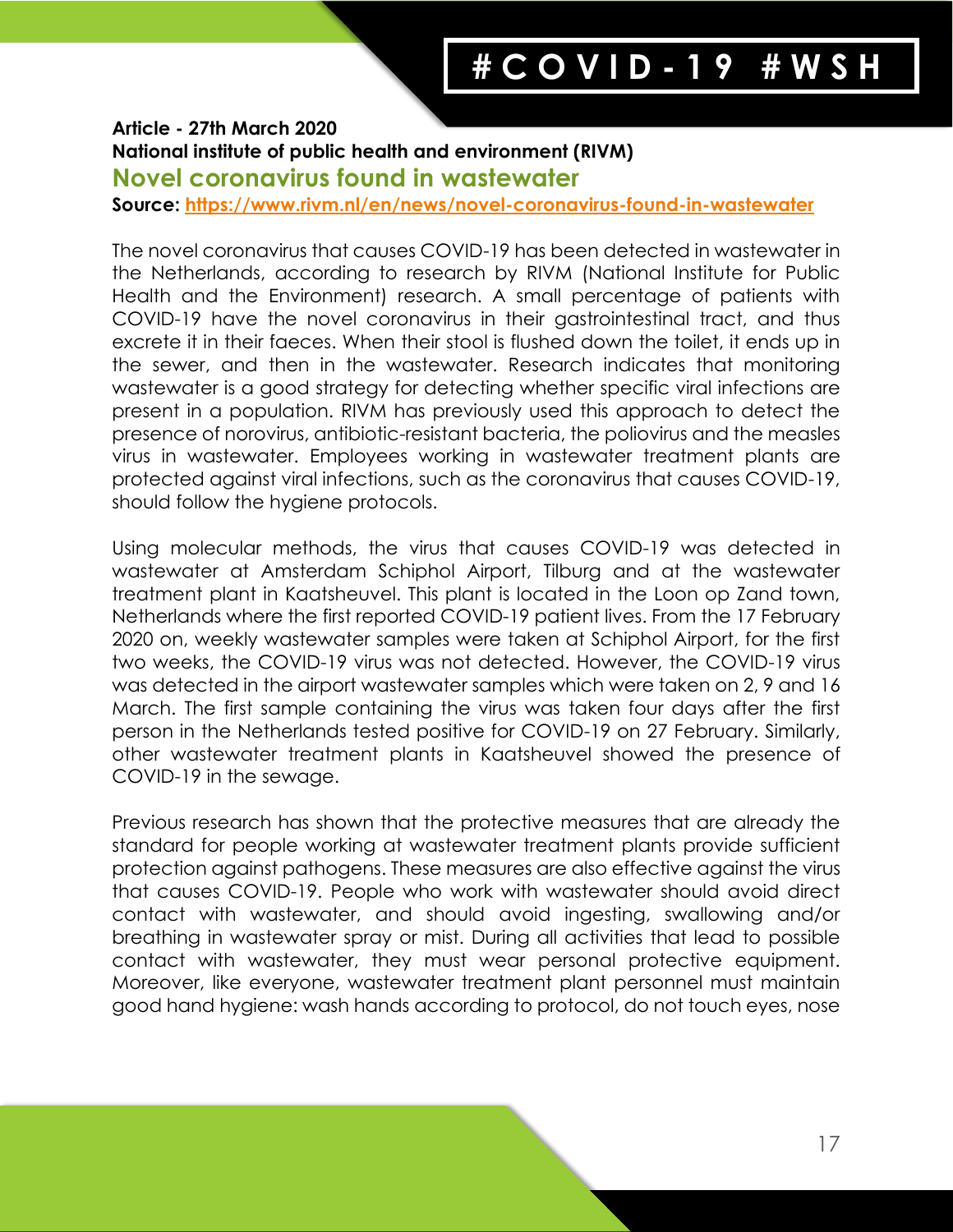or mouth with unwashed hands, wash hands before eating and after each toilet visit, and use the inside of the elbow to cover sneezes or coughs.

- In the Netherlands, after the first case of COVID-19 was clinically tested, immediate traces of the virus were found in different wastewater plants.
- PPE and hygiene precautions that have already been taken are enough for wastewater and sewage cleaners to protect from COVID-19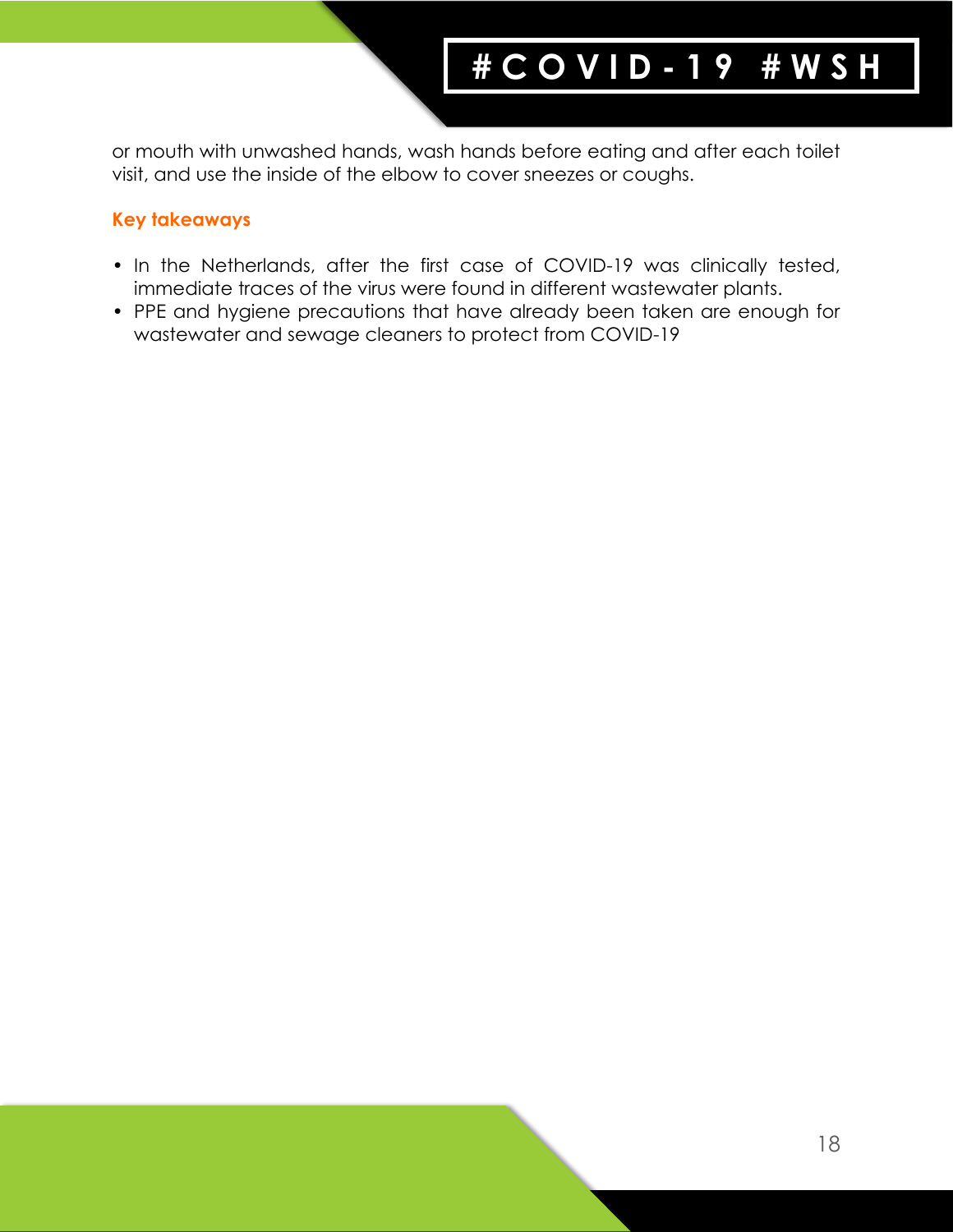#### **Article - 03rd April 2020 Nature**

# **How sewage could reveal true scale of coronavirus**

### **outbreak**

**Source: [https://media.nature.com/original/magazine-assets/d41586-020-00973](https://media.nature.com/original/magazine-assets/d41586-020-00973-x/d41586-020-00973-x.pdf) [x/d41586-020-00973-x.pdf](https://media.nature.com/original/magazine-assets/d41586-020-00973-x/d41586-020-00973-x.pdf)**

Research groups across the world are analysing wastewater for traces of coronavirus to predict the total infections in a community, given that 100% testing is not feasible. So far, the traces of the virus in wastewater have been detected in studies conducted in the Netherlands, United States, and Sweden. Researchers are also analyzing wastewater for assessing the presence of virus and spread through urine or faeces.

According to Gertina Medema, a microbiologist at KWR Water Research Institute in Nieuwegein, Netherlands, monitoring wastewater at scale can provide good estimates for the spread of coronavirus as wastewater surveillance can account for even those who have not yet shown symptoms. Quantification of the scale of infection in a population from wastewater samples, requires information on the extent of viral RNA excreted in faeces and generalizing the number of infected people in a population from concentration of RNA in water samples.

Supporting this approach, Ana Maria de Roda Husman an infectious-disease researcher at the Netherlands National Institute for Public Health and the Environment states that virus control measures may control the pandemic but lifting of the measures could lead to reappearance of the virus. She therefore suggests routine wastewater surveillance as a non-invasive early-warning tool to alert communities to new COVID-19 infections. The institute has been involved in monitoring sewages for outbreak of norovirus, antibiotic-resistant bacteria poliovirus and measles. A study by de Roda Husman's group shows the traces of SARS-CoV-2 in wastewater at Schiphol Airport, Netherlands about four days after clinical testing of their first COVID-19 case.

Wastewater monitoring has been used for decades to assess the success of vaccination campaigns against poliovirus, says Gerba, an environmental microbiologist at the University of Arizona in Tucson. The approach could also be used to measure the effectiveness of interventions. Gerba reports finding traces of SARS-CoV-2 in raw sewage in Tucson.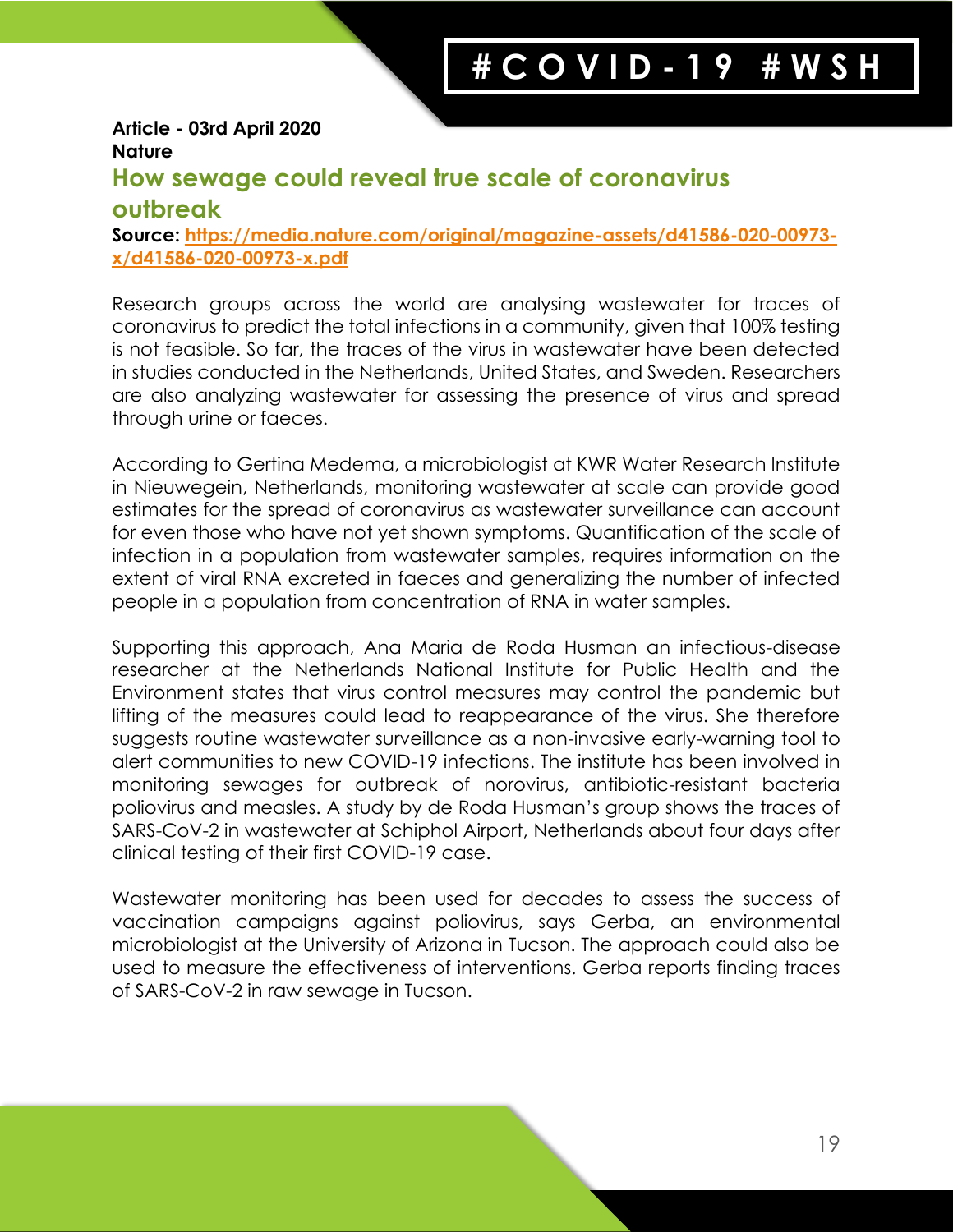Tamar Kohn, environmental virologist at the Swiss Federal Institute of Technology, Lausanne refers to the studies that have shown that SARS-COV-2 appears in faeces within 3 days of infection. This is faster than any clinical testing. Tracking

wastewater for the virus can therefore give a head start to public-health officials and support informed decision making, such as implementation of lockdown in a geographical area and so on. Early identification of the virus in a community might limit the health and economic damage caused by COVID-19, especially when reappearance is expected.

- SARS-CoV-2 can be detected in faeces within 3 days of someone being infected.
- Routine monitoring of the sewage can be used as a non-invasive early warning tool for the virus.
- Wastewater testing could be used as an early-warning sign if the virus returns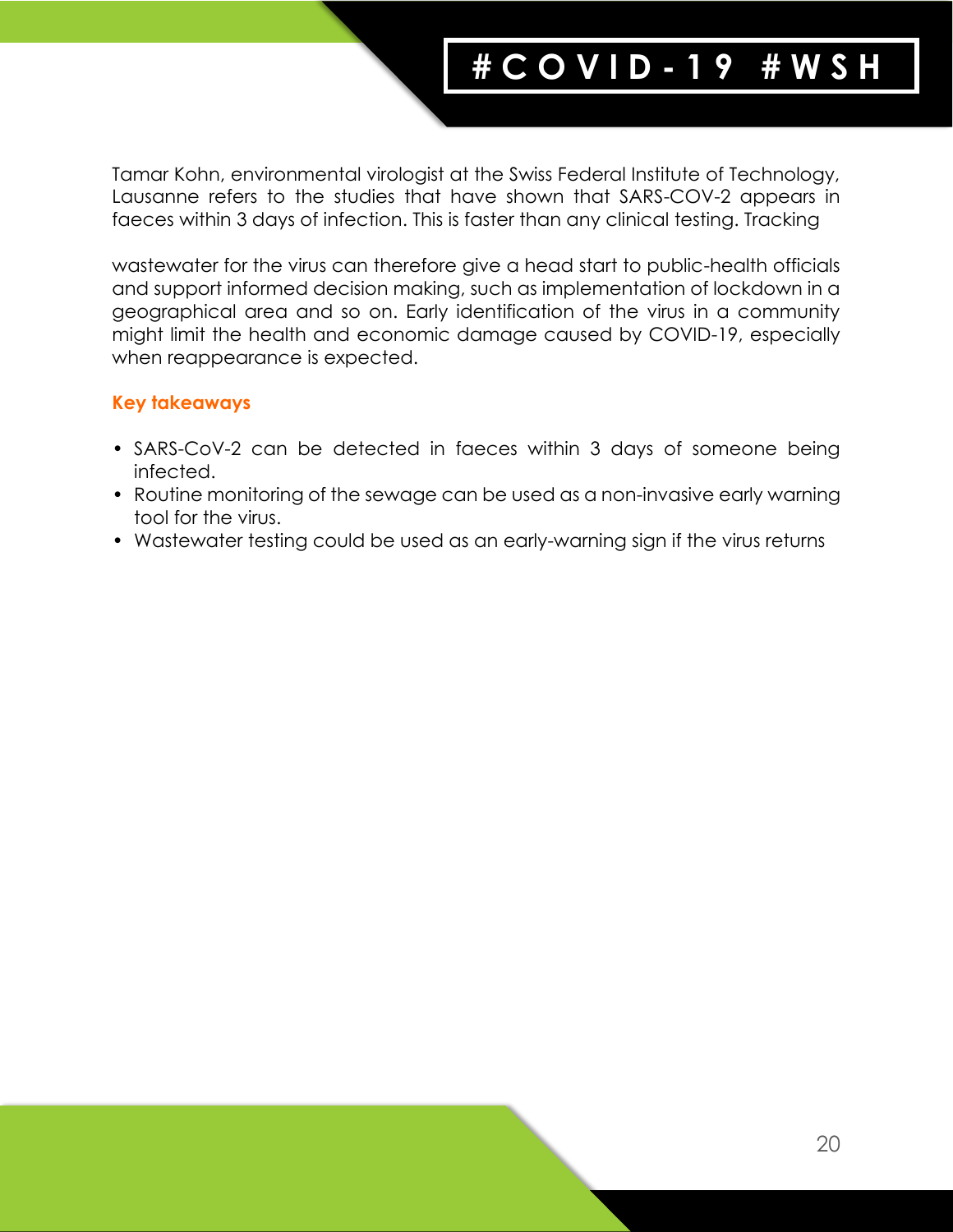#### **Article- 07th April 2020**

**Medrxiv – The preprint server for health science** 

### **SARS-COV-2 titers in wastewater are higher than expected**

**from clinically confirmed cases**

**Source:<https://doi.org/10.1101/2020.04.05.20051540>**

The study tested wastewater collected at a major urban treatment facility in Massachusetts and found the presence of SARS-CoV-2 at high titers in the period from March 18 - 25 using RT-qPCR. The data available demonstrates the feasibility of measuring SARS-CoV-2 in wastewater. The implications of this research are that wastewater-based epidemiology (WBE) can be leveraged to detect population level prevalence of SARS-CoV-2 in cities across the world. In a setting where inperson testing may not be available, longitudinal analysis of wastewater can provide population-level estimates of the burden of SARS-CoV-2. These data may help inform decisions surrounding the advancement or scale back of social distancing and quarantine efforts based on wastewater catchment-level estimations of prevalence. Additionally, wastewater collection at the municipal or community level may allow for more granular detection of SARS-CoV-2 in cities with lower COVID-19 disease burden, thereby functioning as an early warning system to help pre-emptively enact public health measures prior to the widespread onset of disease.

The study states that the estimates of viral load in stool from positive patients are still a matter of uncertainty, but at least one recent publication suggests levels as high as 600,000 viral genomes per mL of faecal material. This number would suggest roughly 5% of all faecal samples in the treatment facility catchment were positive for SARS-CoV-2 in the March 18 – 25 period, a number much higher than the 0.026% confirmed for the state of Massachusetts on March 25. Another paper reported a maximum observed value close to 30,000,000 viral particles per mL in a single faecal sample. If the authors use this number instead, we would estimate a prevalence of 0.1%, closer to, but still much higher than the number of confirmed clinical cases. Additional data on viral shedding in stool over the course of disease is required to fully interpret these findings.

### **Key takeaways**

• Traces of SARS-CoV-2 has been detected in wastewater treatment plants of Massachusetts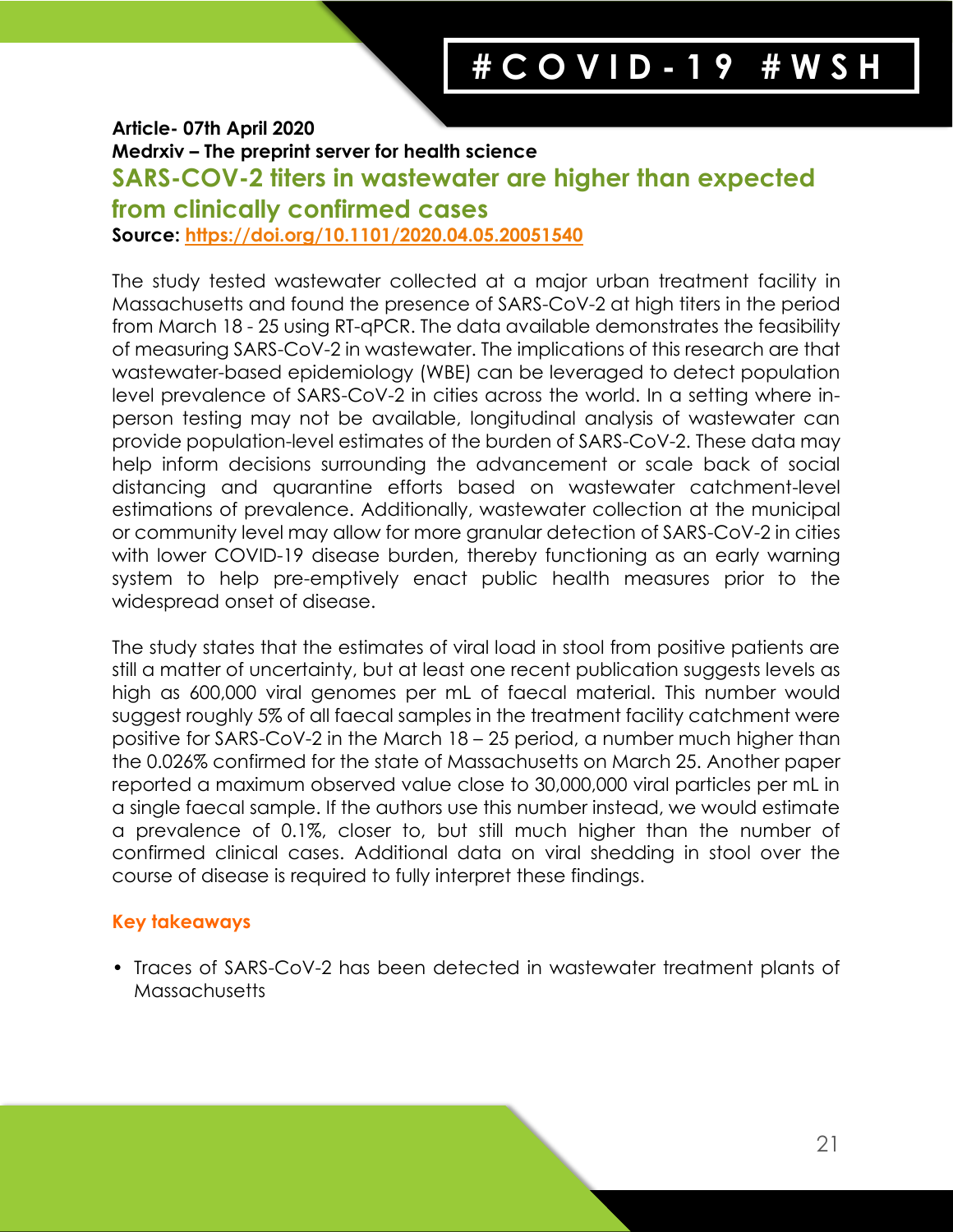- Wastewater surveillance may represent a complementary approach to measure the presence and even prevalence of infectious diseases when the capacity for clinical testing is limited.
- Aggregate population-wide data can help inform modelling efforts.
- The data may help in decisions making of the advancement or scale back of social distancing and quarantine efforts based on wastewater catchmentlevel estimations of prevalence.
- Wastewater collection at the municipal or community level may allow the detection of SARS-CoV-2 in cities, thereby functioning as an early warning system to enact public health measures prior to the widespread of disease.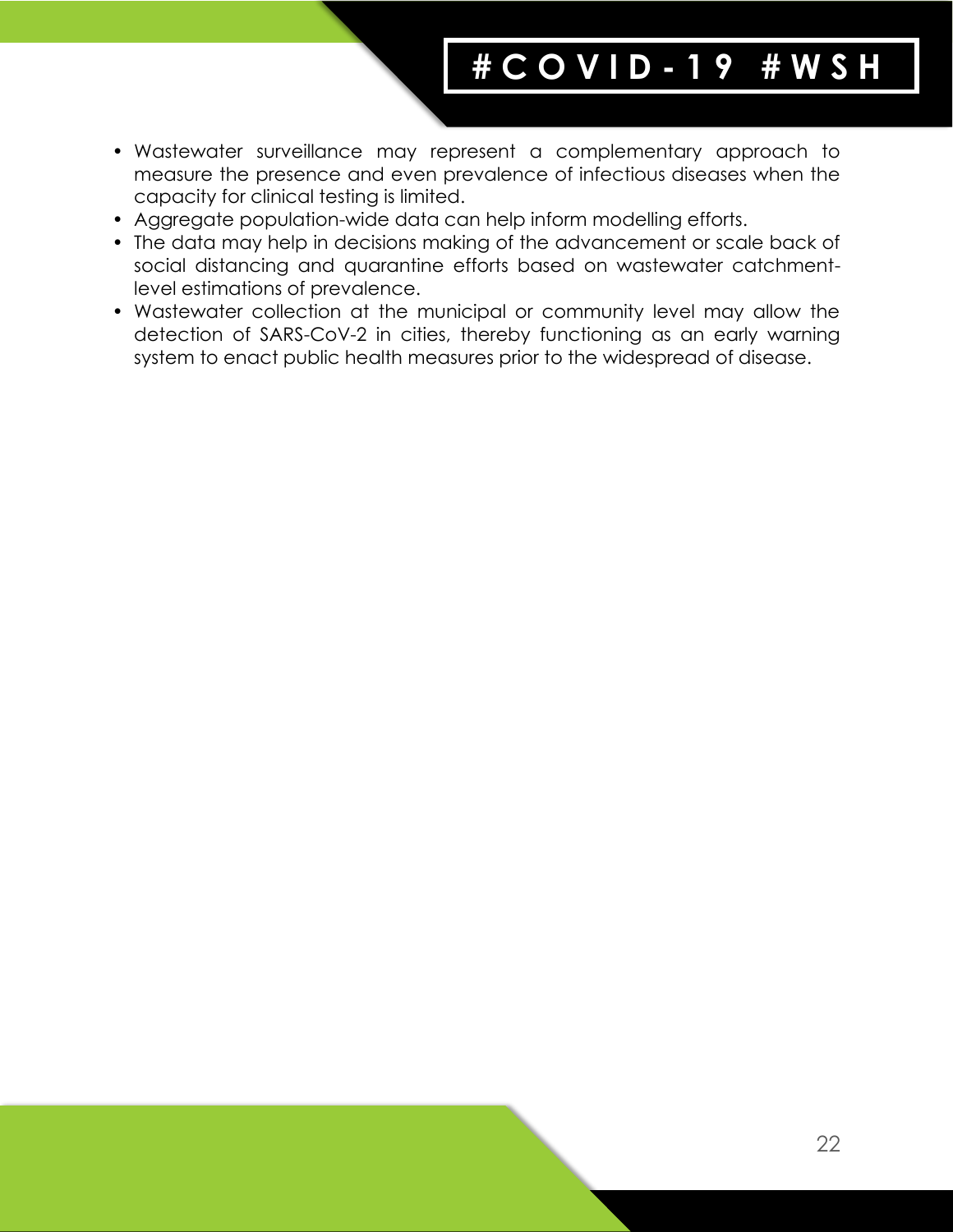#### **News Article – 21st April 2020 The new Indian express**

# **Virus can spread through sewage systems, says CPCB in latest guidelines**

**Source: [https://www.newindianexpress.com/nation/2020/apr/21/coronavirus](https://www.newindianexpress.com/nation/2020/apr/21/coronavirus-can-spread-through-sewage-systems-says-cpcb-in-its-latest-guideline-2133093.html)[can-spread-through-sewage-systems-says-cpcb-in-its-latest-guideline-](https://www.newindianexpress.com/nation/2020/apr/21/coronavirus-can-spread-through-sewage-systems-says-cpcb-in-its-latest-guideline-2133093.html)[2133093.html](https://www.newindianexpress.com/nation/2020/apr/21/coronavirus-can-spread-through-sewage-systems-says-cpcb-in-its-latest-guideline-2133093.html)**

The guidelines issued by the country's top pollution watchdog say transmission to operators may be possible during treatment of sewage treatment plants (STPs) and has called for use of personal protective equipment (PPE). Issued by the Central Pollution Control Board (CPCB), the Guidelines for handling, treatment and disposal of waste generated during treatment/diagnosis/ quarantine of COVID-19 patients also says that while "minuscule traces" of coronavirus in nonpotable water like water supply used for cleaning streets has been found by French authorities in Paris, currently there is no evidence of coronavirus spread through sewerage systems.

As per the information available at CDC (Centres for Disease Control and Prevention), the risk of transmission of virus that causes COVID-19 through sewerage systems is thought to be low but transmission to operators may be possible during treatment processes at effluent/ Sewerage Treatment Plants (STPs). Operators of STPs attached with discharge from healthcare facilities and isolation wards should adopt standard operational practices, practice basic hygiene precautions, and should wear (PPE) — goggles, face mask, liquid repellant coveralls, waterproof gloves and rubber boots, the CPCB said adding, that during the period of COVID-19 pandemic, utilization of treated wastewater in utilities within healthcare facilities may be avoided.

The guidelines also talk about the management of general waste from quarantine homes and masks/gloves from other households. It says used masks and gloves generated from home quarantine or other households should be kept in paper bags for a minimum of 72 hours prior to disposal as general waste. Users are advised to cut the masks prior to disposal to prevent reuse.

- Traces of the COVID-19 virus in non-potable water, like water supply used for cleaning streets have been reported in Paris.
- Chances of COVID-19 spread from wastewater and at STPs is low, but the workers at STPs should take precautions by following safe processes and use of PPE.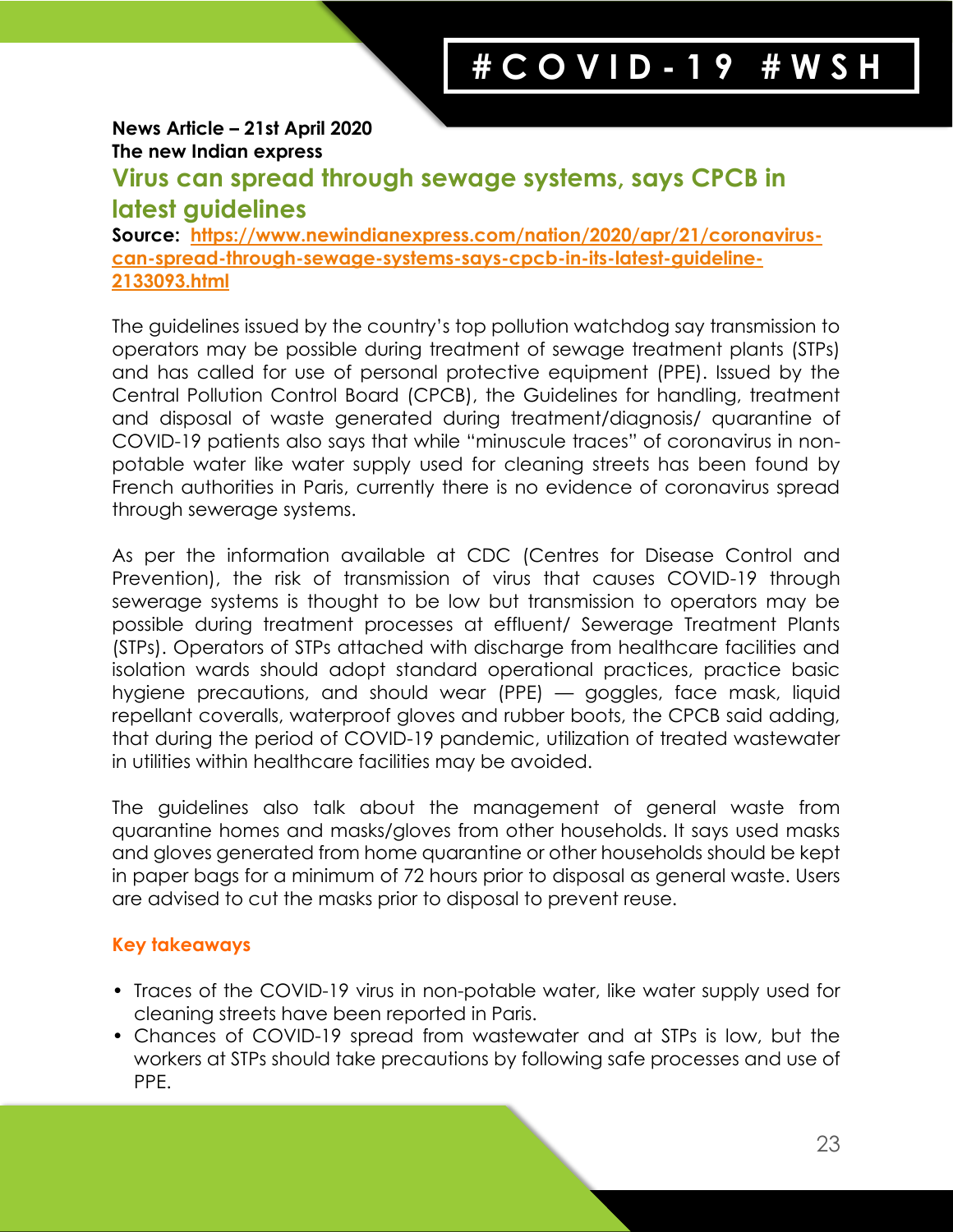#### **News Article – 21st April 2020 MONGABAY**

# **Low-cost, paper-based device being developed for rapid coronavirus detection**

**Source: [https://india.mongabay.com/2020/04/low-cost-paper-based-device](https://india.mongabay.com/2020/04/low-cost-paper-based-device-being-developed-for-rapid-coronavirus-detection/)[being-developed-for-rapid-coronavirus-detection/](https://india.mongabay.com/2020/04/low-cost-paper-based-device-being-developed-for-rapid-coronavirus-detection/)**

This news article talks about the team of scientists from the University of Cranfield, United Kingdom, who are working on a low-cost, paper-based device that can detect SARS-CoV-2 in the wastewater generated by communities. The cost per device is less than Rs 96 and a positive result is easily visible as appearance of a green circle in about 30 minutes after adding the test sample.

The paper-based device is folded and unfolded to filter the nucleic acids of the virus from wastewater, which then reacts with preloaded reagents that reveal the presence of SARS-CoV-2. A green circle indicates a positive result. According to Zhugen Yang, a lecturer in sensor technology at Cranfield Water Science Institute, with further modifications, the device will be easy to use by non-experts. "This test will be able to detect whether there are potential COVID-19 carriers in local areas which no known cases," said Yang. The test will make it possible to determine the extent of virus presence by capturing and analyzing images, he added. The team has tested the device with the genetic material of the virus in wastewater for proof-of-concept and it shows "high potential to detect SARS-CoV-2." Consequently, researchers are developing a rapid, on-site test using a wastewater epidemiology approach where wastewater at treatment plants can be tested as an early monitoring tool to help local governments and agencies to decide effective courses of action.

The devise does not require power for running hence making it suitable for regions where power supply is unreliable. Apart from this, "paper analytical devices are also easy to stack, store and transport because they are thin and lightweight, and can also be incinerated after use, reducing the risk of further contamination." The paper-based technology is promising and may prove to particularly useful in the future.

- Rapid, on-site test is important to predict infections and act as an early monitoring tool to help local governments and agencies to decide effective courses of action.
- Development of low-cost technologies for testing would promote risk management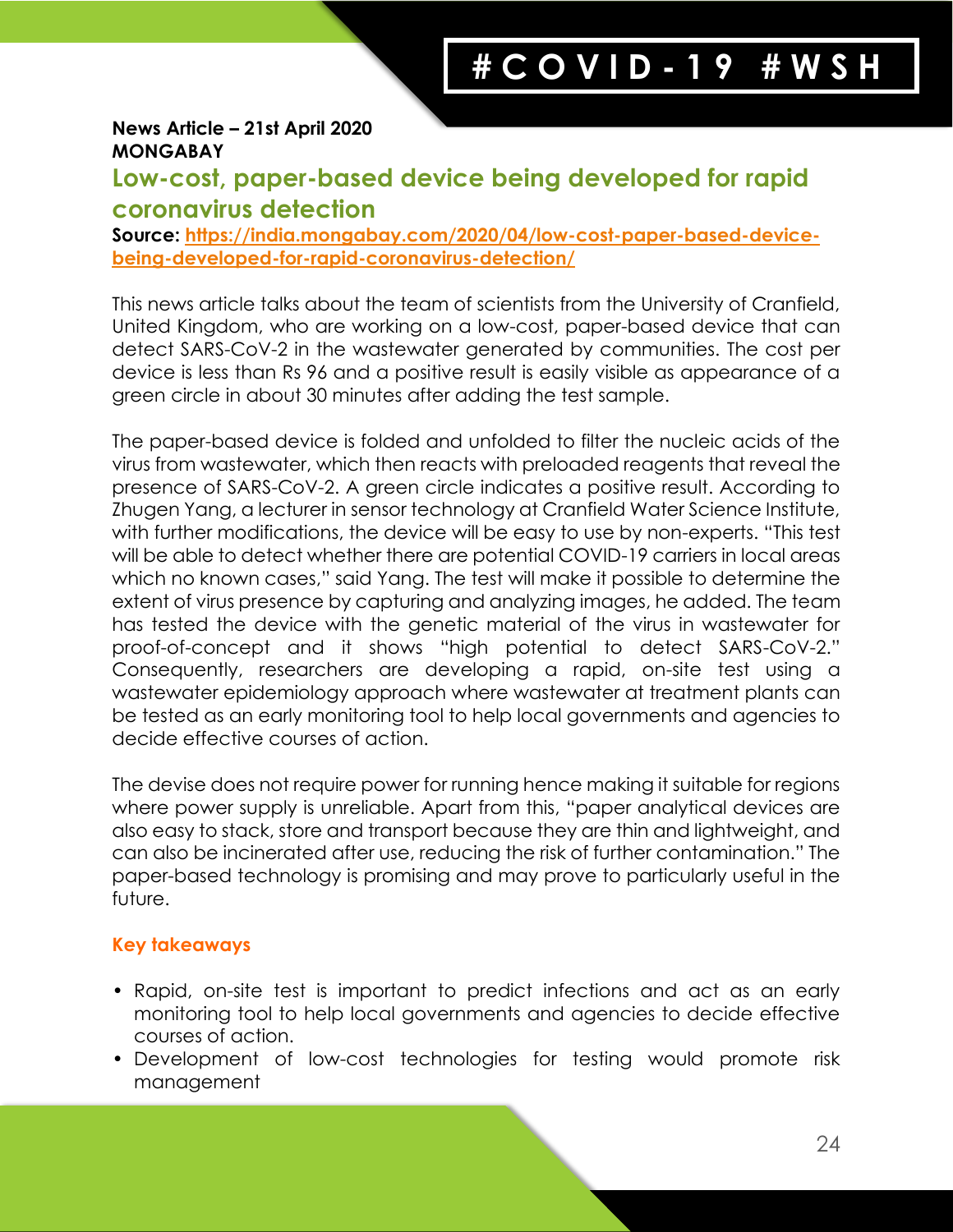#### **News article- 22nd April 2020 DERSTANDARD**

# **SARS-CoV-2 viruses detected for the first time in domestic water**

**Source: [https://www.water-technology.net/news/australian-researchers](https://www.water-technology.net/news/australian-researchers-develop-system-to-detect-covid-19-gene-in-sewage/)[develop-system-to-detect-covid-19-gene-in-sewage/](https://www.water-technology.net/news/australian-researchers-develop-system-to-detect-covid-19-gene-in-sewage/)**

The article talks about development of an early warning surveillance system designed to test the presence of SARS-CoV-2 virus, in untreated wastewater (sewage) of Australia by the University of Queensland and Australia's national science agency CSIRO. The researchers claim that their surveillance system has successfully demonstrated the presence of the coronavirus gene in raw sewage.

According to Australia's Federal Minister for Health, Mr Greg Hunt the Covid-19 wastewater surveillance scheme is extremely encouraging and has the potential to further strengthen Australia's response to the global pandemic. He believes that the work could add to the broader suite of identification and measuring the containment of Covid-19 in different areas of Australia that the government can use. Adding to this the chief executive of CSIRO, Dr Larry Marshall hopes that eventually it would be possible to detect the geographic regions where COVID-19 is present and approximate the number of people infected without having to test every individual in a location. This will give the public a better sense of the extent of containment of this pandemic.

The researchers concluded a proof of concept study using wastewater samples from two wastewater treatment plants in South East Queensland. UQ Queensland Alliance for Environmental Health Sciences Director professor Kevin Thomas said that systematic sampling and analysis of wastewater was used for the research for SARS-CoV-2 using a standardised approach based on refined analytical methods. The wastewater samples were analysed for specific nucleic acid fragments of the virus using RT-PCR analysis, which is used to identify a gene fragment from SARS-CoV2.

- Australia has developed a system to test SARS-CoV-2 in wastewater (Sewage). This system is based on refined analytical approach method.
- A proof of concept exists for other researchers to learn from.
- The system can be useful in identifying and measuring the spread of the virus in an area without having to test every individual and thus help in better management of the pandemic.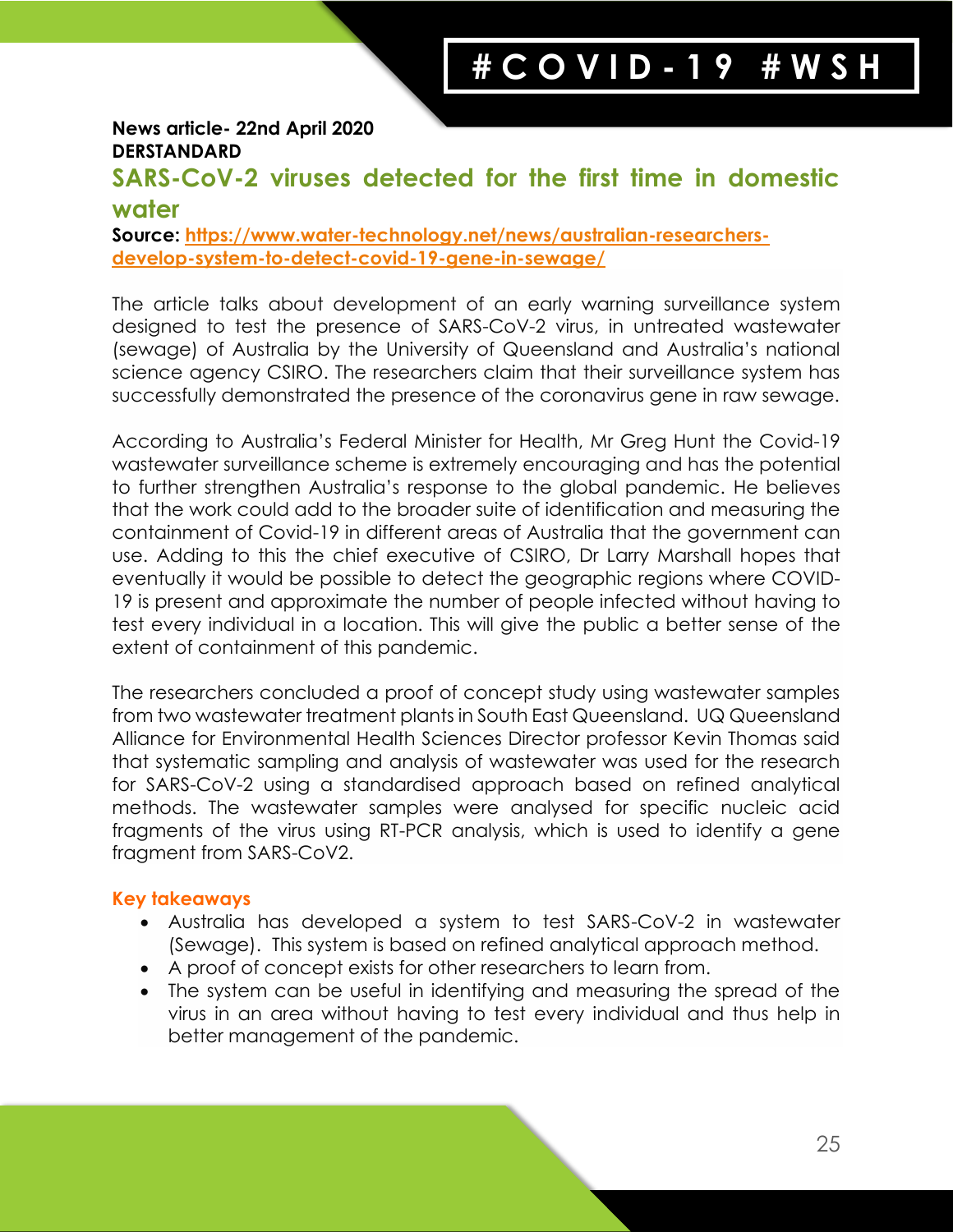### **Article - 23rd April 2020 Centre for disease control and prevention (CDC) Water and COVID- 19 FAQs: Information on COVID-19 in drinking water, recreational water and wastewater Source: <https://www.cdc.gov/coronavirus/2019-ncov/php/water.html>**

This article by the Centre for Disease Control and Prevention presents guidance based on the centre's recent research findings to the questions on whether the virus that causes COVID-19 is found in drinking water, in recreational water and in faeces. It also presents the findings on whether the virus can spread through sewerage systems and if wastewater workers should take extra precautions to protect themselves from the virus that causes COVID-19.

The article suggests that the virus that causes COVID-19 has not been detected in drinking water. Further, conventional water treatment methods, like filtration and disinfection already present in most municipal drinking water systems can either remove or inactivate the virus. No evidence was found about the spread of the virus to people through the water in pools, hot tubs, spas, or water play areas. It is opined that proper operation and maintenance (including disinfection with chlorine and bromine) of these facilities should inactivate the virus in the water.

Traces of COVID-19 virus are shown in faeces of patients clinically tested positive for COVID-19. However, the amount of virus released from the body in stool, duration for the virus shed and whether the virus in stool is infectious are still not known. While the risk of transmission of the virus from the faeces of an infected patient is unknown, it is expected that the risk would be low. This inference is based on data from previous outbreaks of related coronavirus, such as severe acute respiratory (SARS) and Middle East respiratory syndrome (MERS). The article further adds that as on date there is no evidence of faeces-oral transmission of COVID-19.

The article strongly recommends the use of standard practices, hygiene precautions, and wearing of personal protective equipment (PPE) by wastewater and sewage cleaners as prescribed for current work tasks. CDC does not recommend any additional COVID-19 specific protection for the members involved in wastewater management operations, including those at wastewater treatment facilities.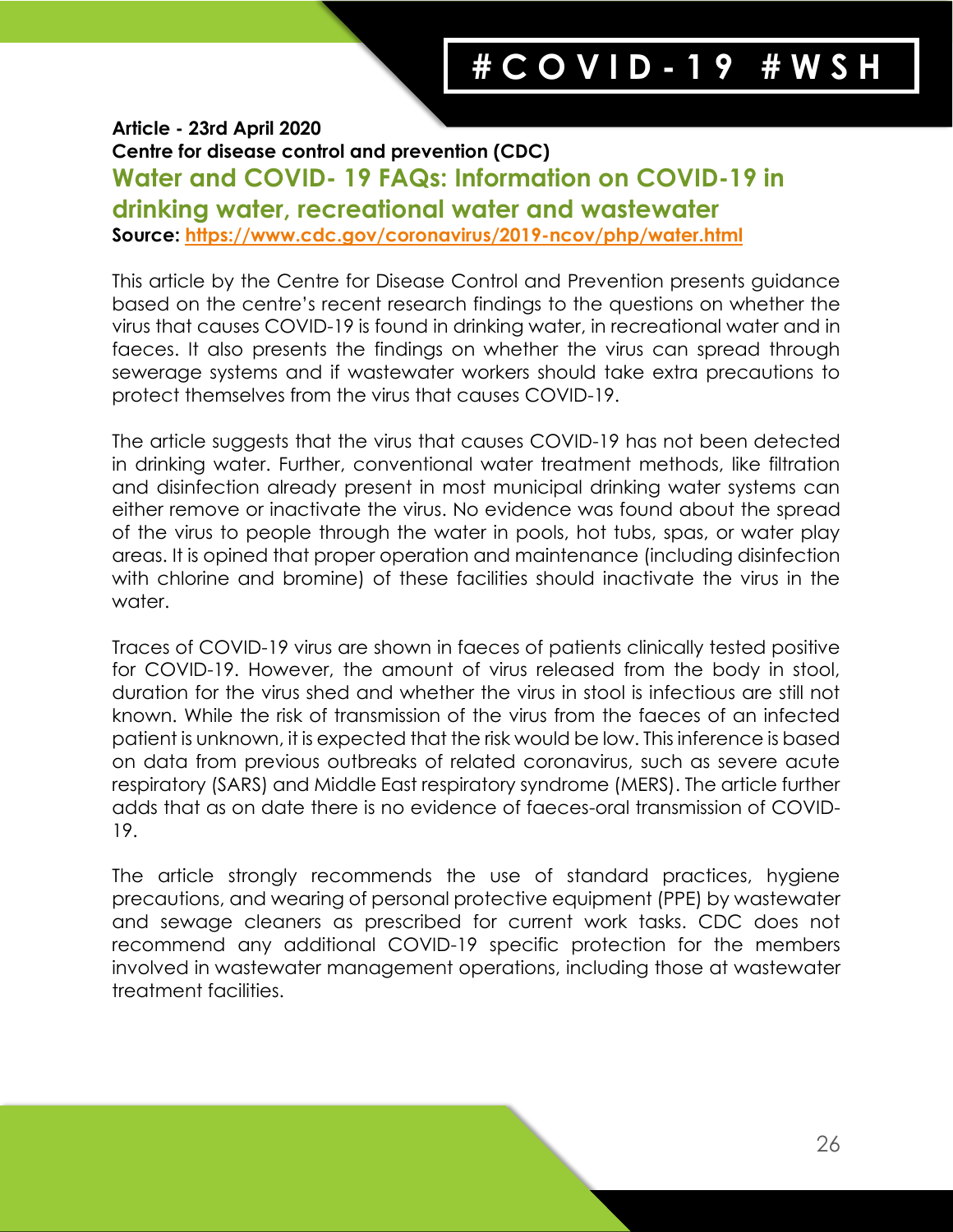- Traces of coronavirus are found in faeces however the risk of transmission of the
- Virus from faeces is not yet known and could potentially be low, basis the experience and data from earlier outbreaks like SARS and MER.
- The standard municipal wastewater system chlorination may be enough to inactivate coronavirus in sewage.
- PPE and hygiene precautions to be mandatory for wastewater and sewage cleaners.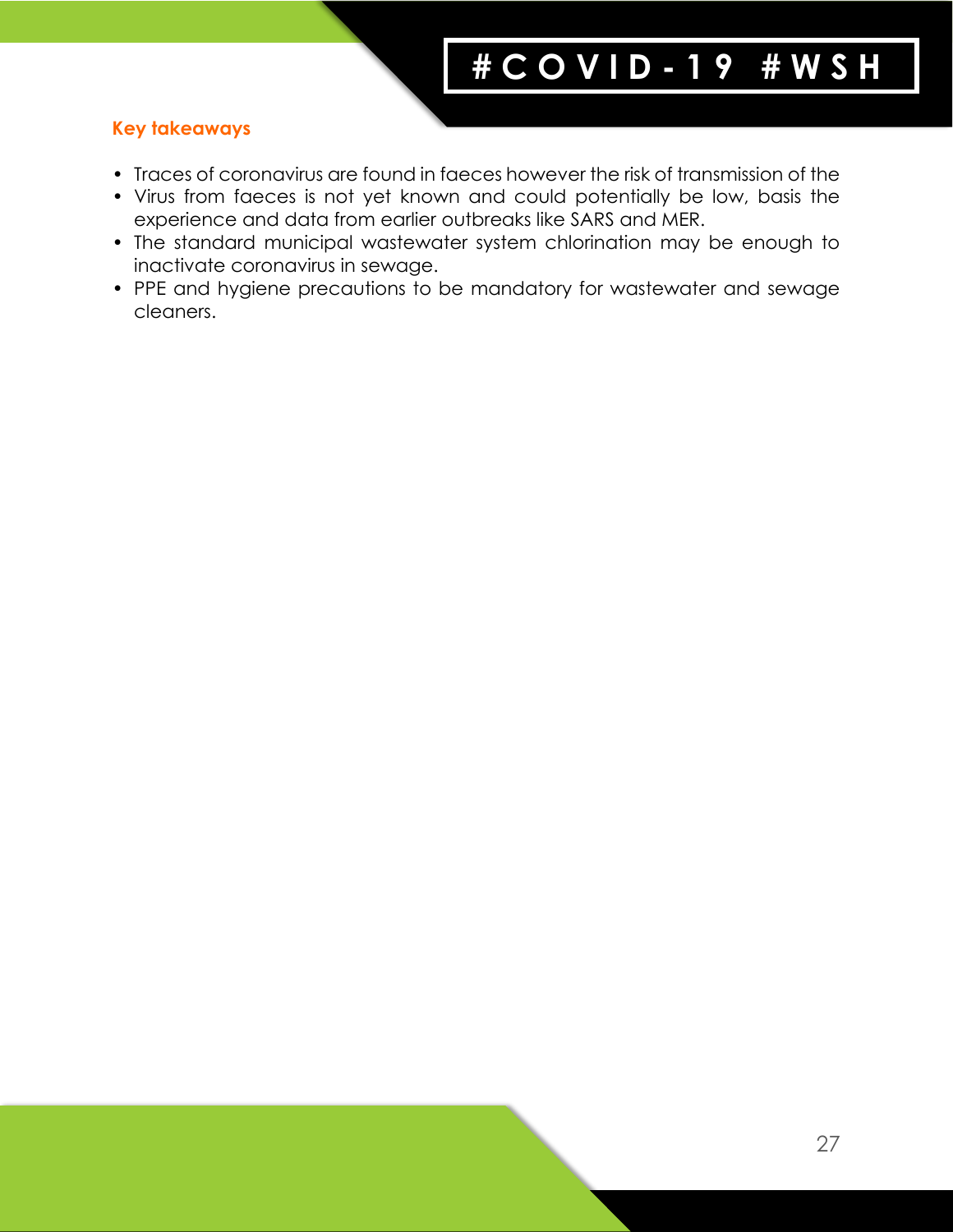**Newspaper article – 28th April 2020 The news minute**

# **Does COVID-19 virus survive in sewage? Bangalore citizens group asks in reports**

**Source: [https://www.thenewsminute.com/article/does-covid-19-virus-survive](https://www.thenewsminute.com/article/does-covid-19-virus-survive-sewage-bengaluru-citizens-group-asks-report-123477)[sewage-bengaluru-citizens-group-asks-report-123477](https://www.thenewsminute.com/article/does-covid-19-virus-survive-sewage-bengaluru-citizens-group-asks-report-123477)**

Bangalore Environment Trust (BET), an advisory body headed by environmentalist Yellappa Reddy, in its report titled 'Blindsided' refers to several international studies that have found traces of coronavirus in faeces and urine. The report states that while India and the world has been focussed on dealing with the spread of the virus through air, the virus has entered the water and wastewater streams. The report raises an alarm and calls for more studies in the Indian context to assess the potential spread of virus through sewage. "SARS-CoV-2 (or coronavirus) is a polluting pathogen greatly threatening our lakes and rivers. The virus swimming in the waterways is a disconcerting and terrifying fact," said the report authored by Nirmala Gowda, Dr Nidhi Paliwal, Rajani Santhosh and Sandhya Balasubramanian.

The BET report said infected sewage flowing in from drains, septic tanks and soak pits in the two sealed off areas, including Bapujinagara and Padarayanapura, could potentially contaminate groundwater. The two localities have a large number of shanties, small homes and are close to a storm water drain, which finds its way to other water bodies. BET urged the government to issue disinfection guidelines and identify sewage treatment plants that could treat wastewater from infected areas. It also brings to front the need for treating sludge from STPs and faecal sludge which is currently disposed off in water bodies.

Referring to Bengaluru's sewage infrastructure are insufficient, ineffective and poorly managed, the report states that grossly mismanaged urban sewage 'is at the crux of the problem' and blamed the Bangalore Water Supply and Sewerage Board (BWSSB) for not waking up to the challenge. It calls upon the water board and pollution control board to take concrete steps to avert the potential spread of virus through water and wastewater streams. It also stresses upon the importance of wastewater surveillance particularly near hospitals and containment zones to support pandemic management related decisions.

- Inadequate and poorly managed sewage systems could accelerate the spread of the coronavirus contagion.
- Pollution control boards and water boards need to ensure that all STPs include disinfection process.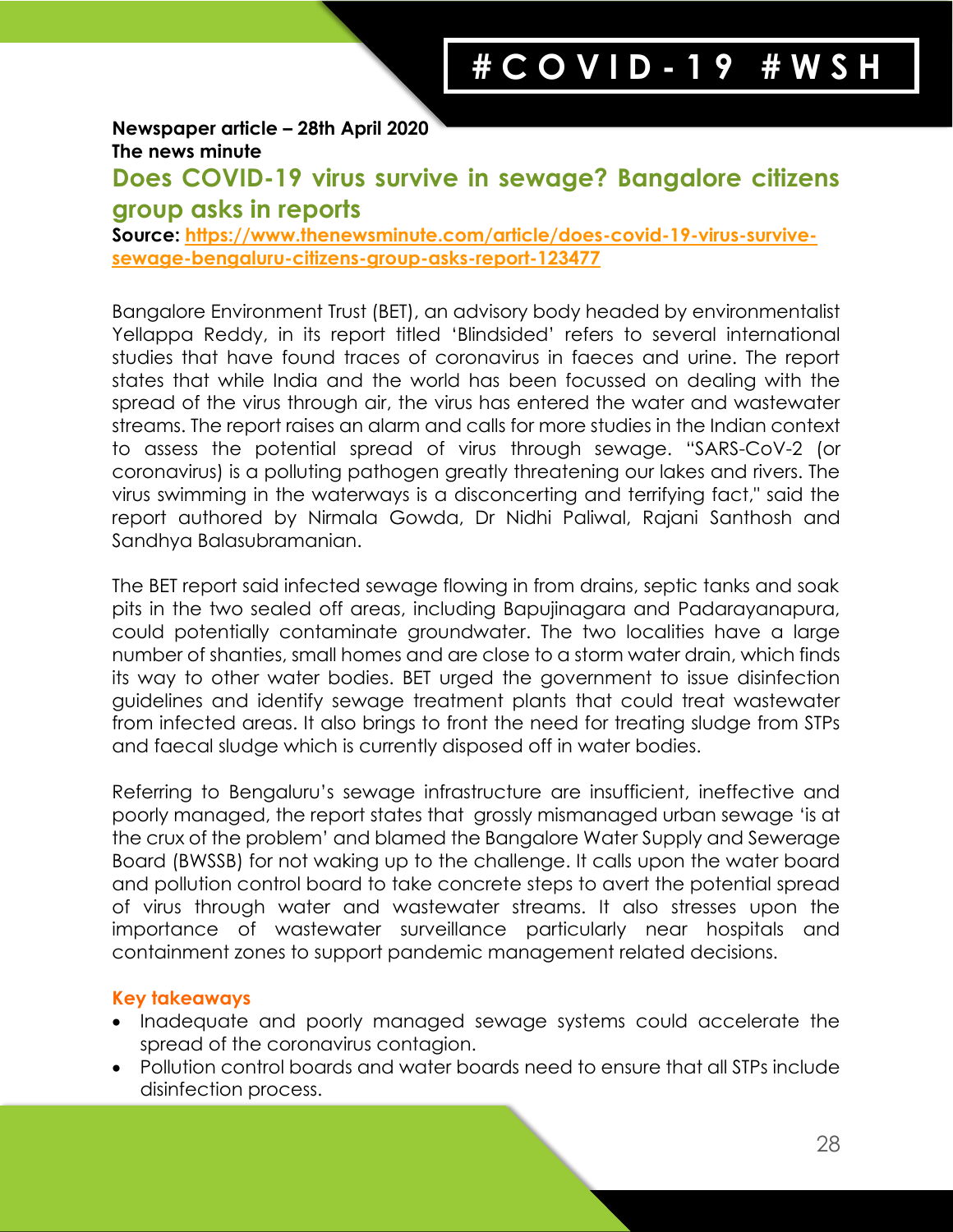**Article- 30th April 2020 eawag – The aquatic research Tracking the course of pandemic in wastewater Source: [https://www.eawag.ch/en/news-agenda/news-portal/news](https://www.eawag.ch/en/news-agenda/news-portal/news-detail/tracking-the-course-of-the-pandemic-in-wastewater/)[detail/tracking-the-course-of-the-pandemic-in-wastewater/](https://www.eawag.ch/en/news-agenda/news-portal/news-detail/tracking-the-course-of-the-pandemic-in-wastewater/)**

In studies conducted across multiple cities in Switzerland, the researchers at EPFL and Eawag have detected coronavirus is wastewater and are now working to optimize the method. They aim to develop a system for early warning signals of the coronavirus that is faster than clinical testing.

More than 300 wastewater samples collected since February 2020 from Lausanne, Zurich and Lugano are being analysed. Basis early results from part analysis, researchers have detected the novel coronavirus in all the samples analyzed and in the most recent test, the virus was relatively easy to detect as the concentration of the virus was high in wastewater.

The successful detection of low viral concentrations at an early stage of the outbreak means that it should be possible, to trace the rise of COVID-19 curve. While it will take several weeks to analyze all the sample (about 300) which are currently frozen and stored the researchers believe that it will scarcely be possible to calculate the exact number of infections on this basis- especially considering the fact that the quantity shed per case is different.

Testing wastewater was the virus is become a trend. Over the last few days taking the samples from Lausanne as an example, the scientists were able to roughly trace the increase in SARS-Cov-2 concentration in wastewater between March and April : One of the scientist, Kohn estimate that this represents a 10-100-fold rise.

The main aim of their project is to develop an early warning system. The scientists say that with 20 large treatment plants distributed all of Switzerland, they could monitor wastewater from around 2.5 million people. Also, if the samples are analyzed rapidly, a resurgence of infection during the lockdown exit period could probably be detected earlier that the diagnostic tests.

- The success of detection of novel coronavirus in wastewater at the early stage of outbreak means it is possible to trace the rise of COVID-19 curve.
- It is scarcely possible to detect the exact number of infected on bases of testing wastewater for COVID-19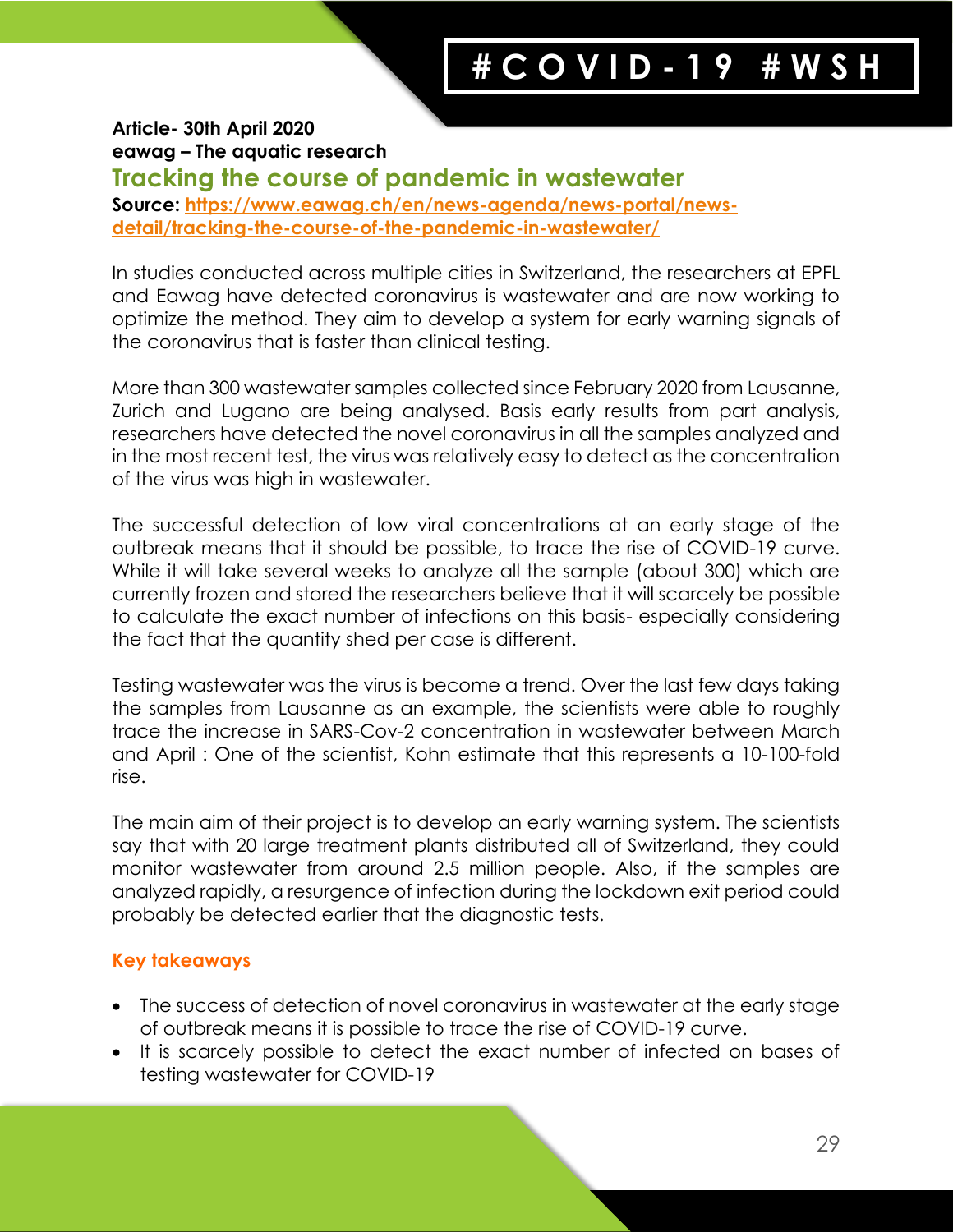• Wastewater surveillance can help in detecting the prevalence and resurgence of infection earlier than diagnostic tests.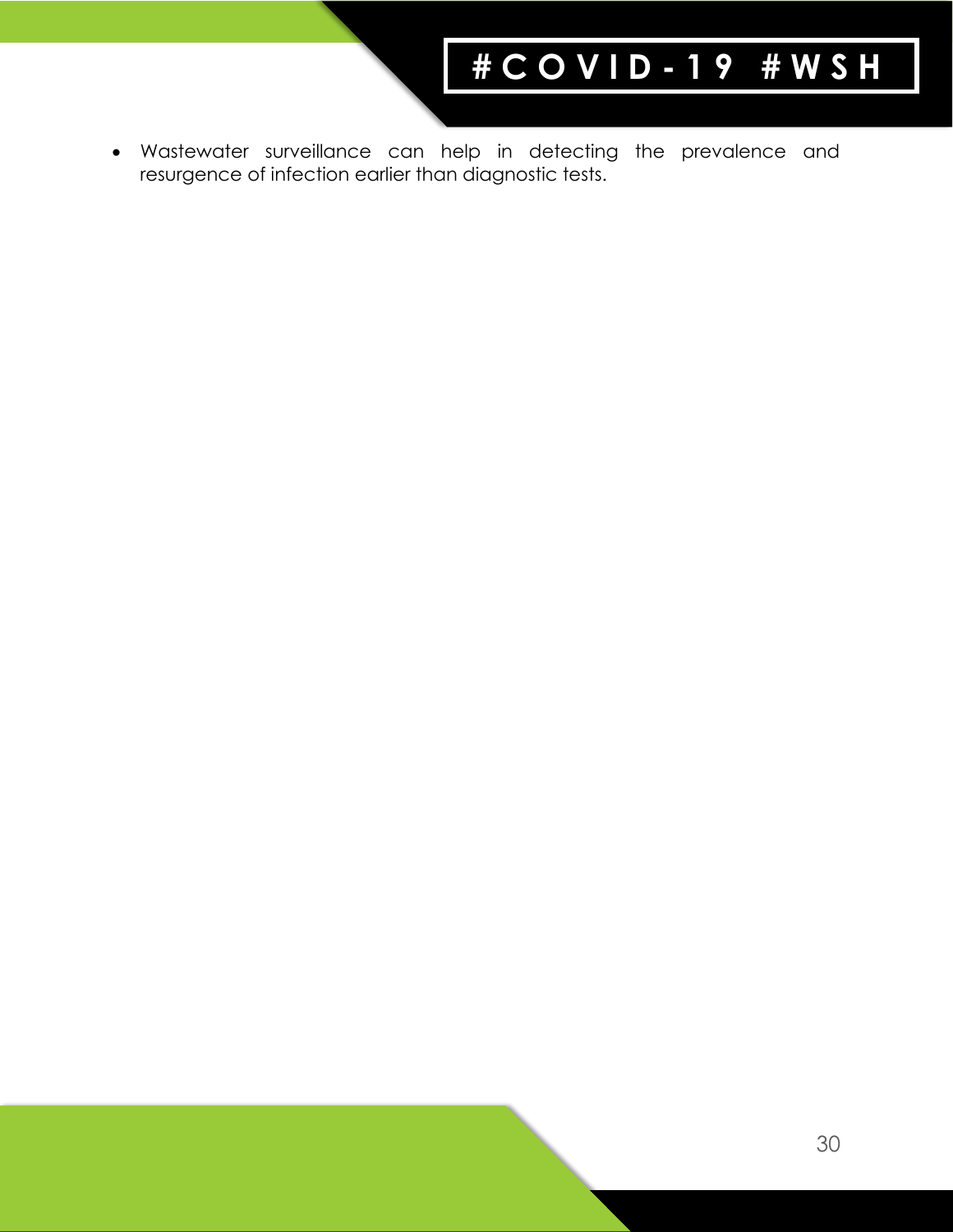#### **Newspaper article – 02nd May 2020 The Hindu**

## **Sewage maybe a potential COVID source**

**Source: [https://www.thehindu.com/news/cities/Hyderabad/sewage-may-be](https://www.thehindu.com/news/cities/Hyderabad/sewage-may-be-potential-covid-source/article31491472.ece)[potential-covid-source/article31491472.ece](https://www.thehindu.com/news/cities/Hyderabad/sewage-may-be-potential-covid-source/article31491472.ece)**

The potential of sewage as a causative factor to the spread of COVID-19 is not yet fully understood. A few studies point to the presence of the virus in stool samples of COVID-19 patients. According to the chairman of Institution of Engineering, maintenance and sample collection of treatment water at Sewerage Treatment Plants (STPs) should be monitored along with functioning of Interception & Diversion (I & D) units as coronavirus is known to stay in faecal flow for 48 hours.

Sewage can therefore become a potential threat and necessary precautionary needs to be implemented by cities. It is important for cities to evaluate their wastewater management systems to see if they are robust enough to deal with a situation of sewage contributing to the outbreak. If not, then the chances of the disease flaring up are extremely high.

The Telangana State Pollution Control Board (TSPCB) has advised healthcare facilities and agencies involved in operating the sewage treatment plants to disinfect the treated wastewater to deactivate coronavirus. The Hyderabad Metropolitan Water Supply and Sewerage Board (HMWSSB) said that the treated water must be disinfected before released into the water. The water is treated by mixing it with either Chlorine or Sodium hypochlorite before being released.

Maintenance of sewerage infrastructure is critical, and leakages must be plugged. A case in point is that the Gandhi hospital, a major COVID-91 healthcare facility in Hyderabad does not have its own STP and all the outflows from the hospital are treated at the nearest STP (Amberpet). Leakages on the way would cause concern and should be monitored and repaired. Another point of concern is that the current capacity of STPs in Hyderabad treat only upto 50% of the city's sewage and the rest of the untreated is released in the Musi River endangering the lives of hundreds of slum dwellers living near the river bank.

- Sewerage can be a potential causative factor for spread of coronavirus
- Water boards should implement precautionary measures check nallas and aged pipes for any leaks and fix them, ensure all treated water from STPs are disinfected before release for reuse or otherwise.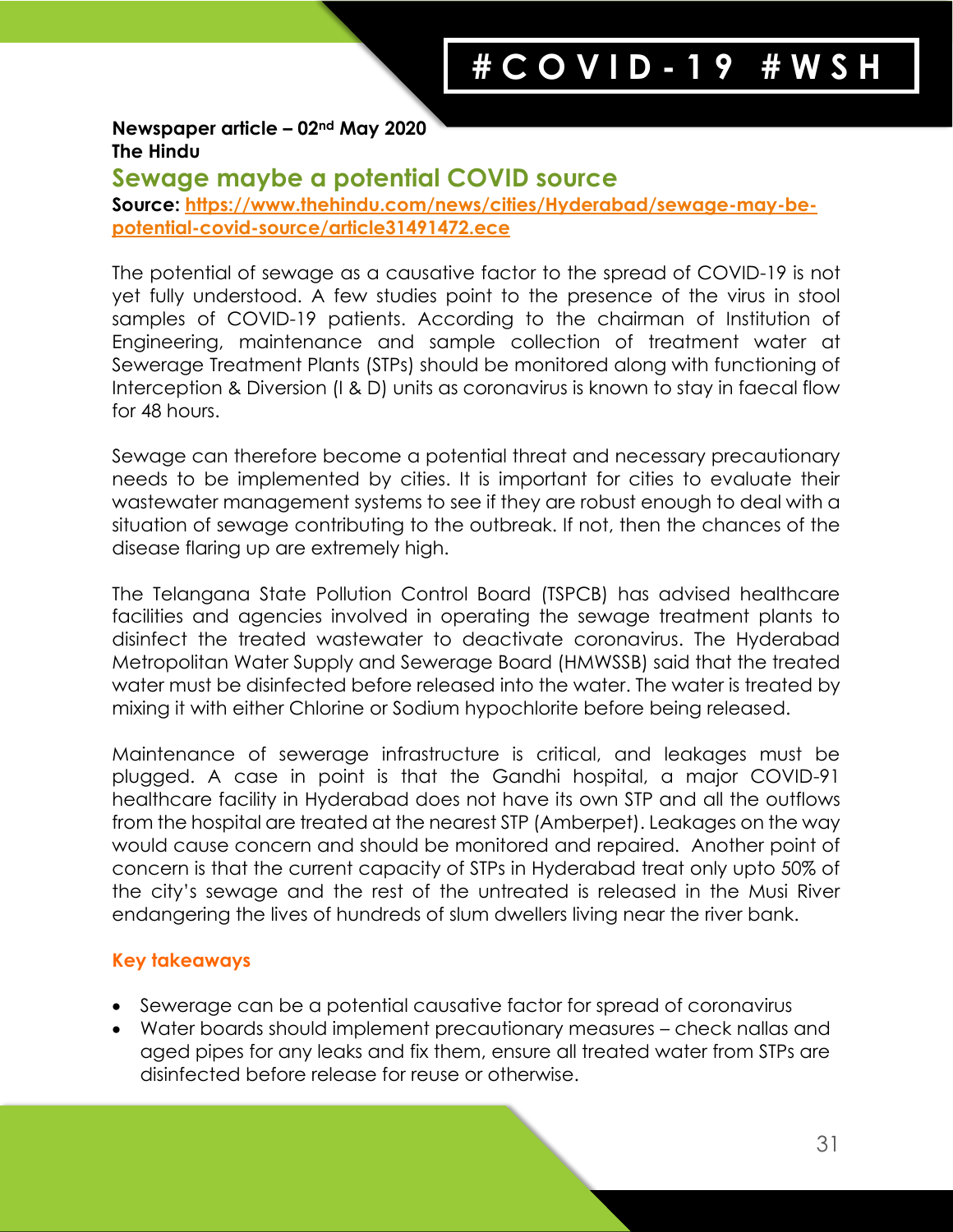#### **Newspaper article – 04th May 2020 NOWCAST**

# **Sewage samples could help scientists find coronavirus outbreak before they begin**

**Source: [https://www.wisn.com/article/coronavirus-sewage-could-help](https://www.wisn.com/article/coronavirus-sewage-could-help-scientists-find-outbreaks-before-they-begin/32370190)[scientists-find-outbreaks-before-they-begin/32370190#](https://www.wisn.com/article/coronavirus-sewage-could-help-scientists-find-outbreaks-before-they-begin/32370190)**

Scientist at the School of Freshwater Sciences, University of Wisconsin, Milwaukee have started testing sewage sample for signs of coronavirus. The researchers at Milwaukee inform that the testing of sewage sample can warn the healthcare providers day/weeks before the number of COVID-19 cases increase. They also mention that, when testing a sewage sample, the number of cases in that area cannot be defined; but can state, if the cases are increasing or decreasing. As the virus shows up in sewage samples before patients being to show symptoms. If there is an increase in the number of cases, the team wants to launch an outreach so they can try tracing a more specific location.

Currently, the researchers are working with Milwaukee Metropolitan Sewerage District to collect sewage samples and testing them. Data collected by the University will be available in couple of weeks,

- Sewage shows early signs of coronavirus.
- When telling a sample, we cannot give the number of people infected by the virus, but state whether the virus has increased or decreased in an area.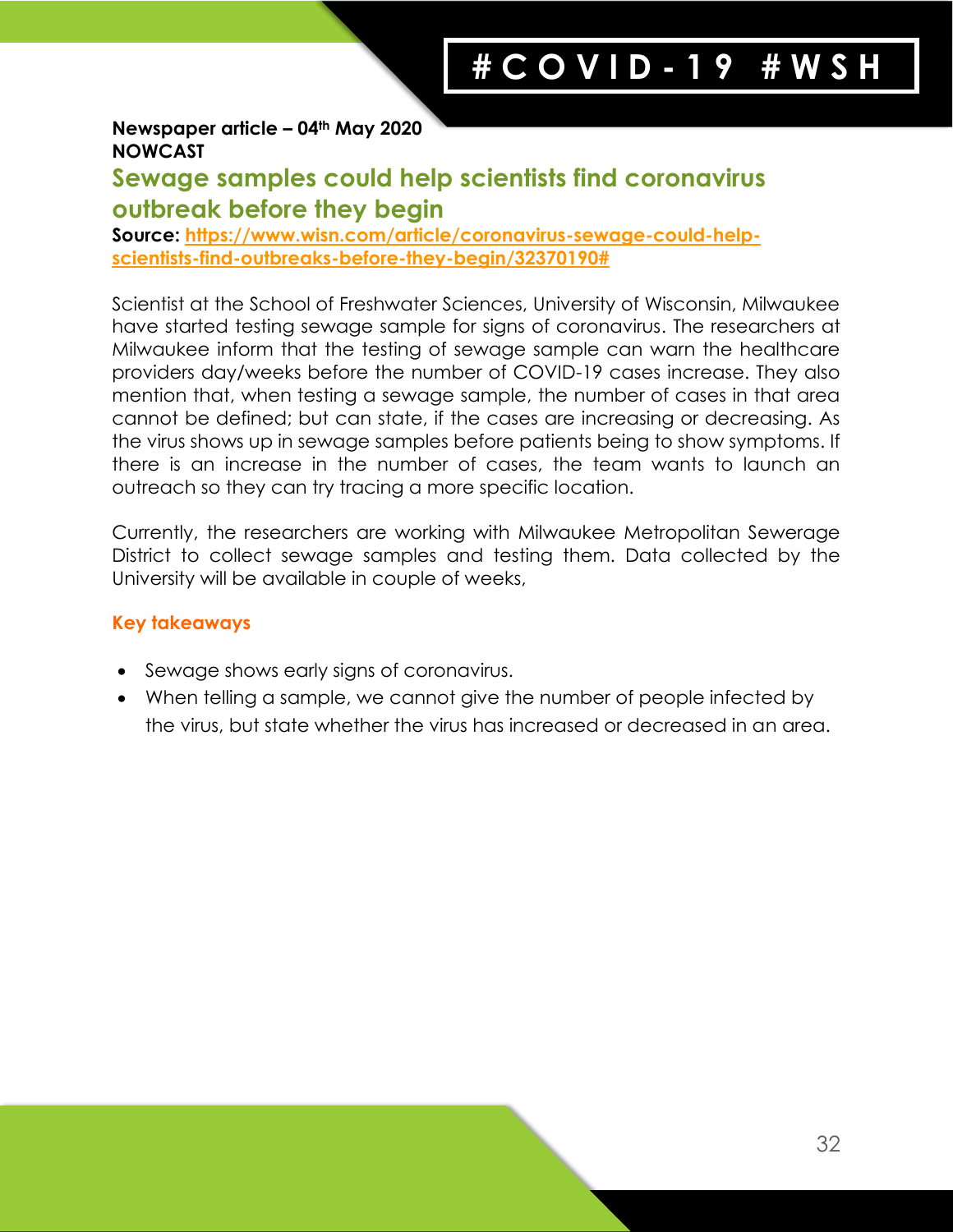#### **Newspaper article – 06th May 2020 FR24 News**

# **Coronavirus: Sewage study could predict second COVID-19 peak**

**Source: [https://www.fr24news.com/a/2020/05/coronavirus-sewage-study](https://www.fr24news.com/a/2020/05/coronavirus-sewage-study-could-predict-second-covid-19-peak.html)[could-predict-second-covid-19-peak.html](https://www.fr24news.com/a/2020/05/coronavirus-sewage-study-could-predict-second-covid-19-peak.html)**

The article discusses the initiative by UK Department for the Environment, Food and Rural Affairs (Defra) and School of Natural Sciences, Bangor University, Wales for testing wastewater samples across Wales for presence of coronavirus and number of people infected.

With 75% of Wales' population connected to 21 individual treatment plants operated by Welsh Water, the team from Bangor university felt sewage sample testing was an effective method for tracking data on the majority of the population in a relatively inexpensive and simple manner.

Results from weekly monitoring show the presence of virus to be low in North West Wales and high in the North East Wales and South East Wales. These results were found to be in line with actual cases reported.

The scientists believe the methodology would help in predicting a second peak of Covid-19 up to two weeks before people become symptomatic.

Defra is "actively engaging with the research community and government science advisers to determine whether surveillance of sewage could be used as a means of monitoring the prevalence of the virus". Similar study is being planned by University of Newcastle.

- Sewage can show early warning signs of COVID-19 virus
- A regular surveillance of the sewage is required to tack the level of COVID-19 virus contamination.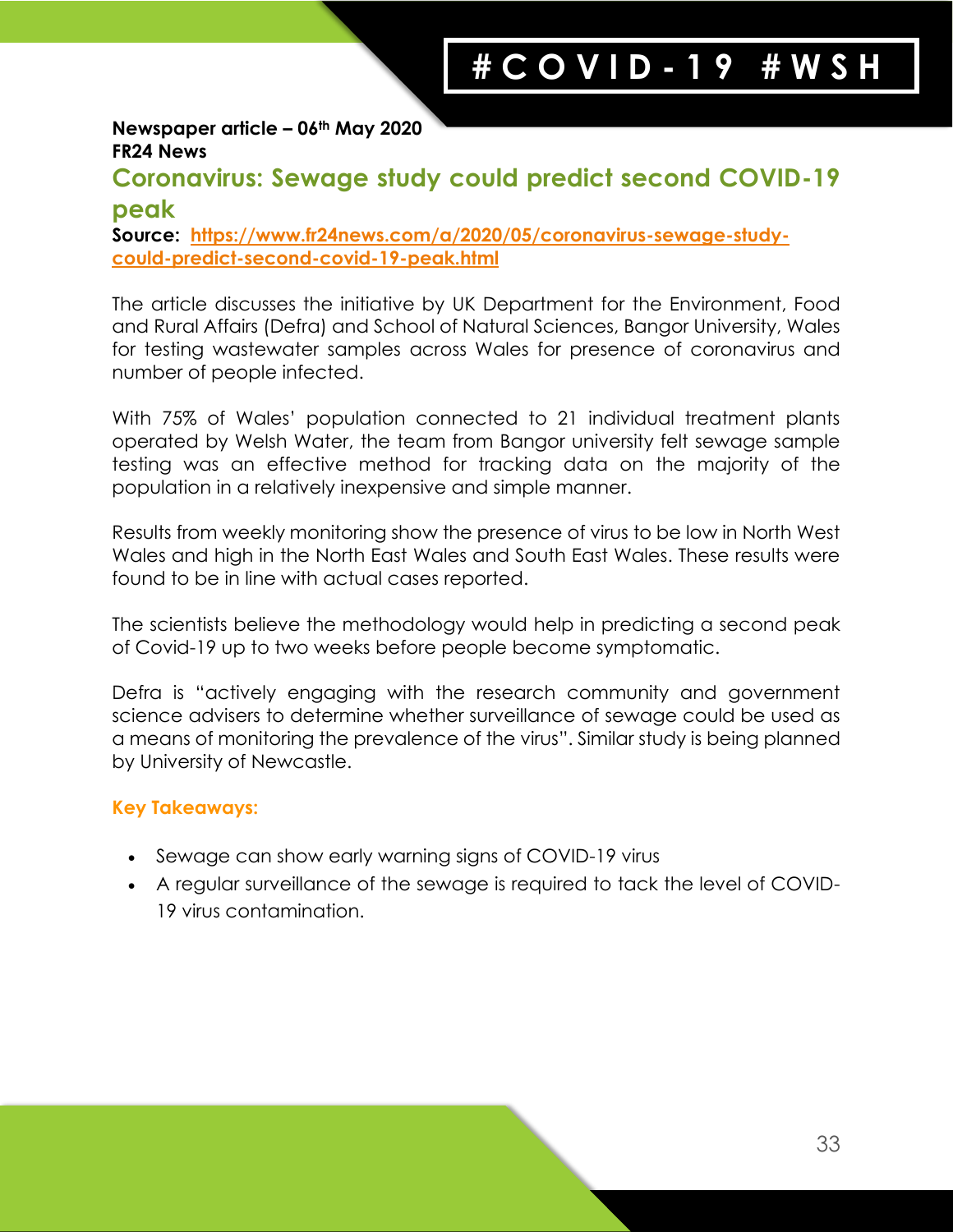**Article – 15th May 2020 Division of Research, University of Maryland Wastewater testing could help track COVID-19 Source: [https://research.umd.edu/news/news\\_story.php?id=13081](https://research.umd.edu/news/news_story.php?id=13081)**

This article reports the study design being followed by Birthe Kjelleruo, assistant professor at Maryland University, USA and her colleagues. The researchers are testing a promising new approach of by gathering samples from wastewater shed and treatment facilities and tracking the presence of COVID-19 with help of molecular tools. Using this method, the researchers aim to determine the increase, decrease or no change between subsequent samples. Observing the changes in the virus content can helps identifying the locations that may have caused the rise.

"The approach has the potential to detect if there's been a rise in the virus content of wastewater from a particular location, such as an apartment building, school, nursing home, or prison. If so, we'll know that in a matter of days people there will start testing positive. That way we get some lead time to implement social distancing measures," Kjellerup said.

In addition, the researchers aim to map the wastewater data onto other layers of information—including socioeconomic, demographic and transportation data to obtain a more comprehensive view of the pandemic's impact, including on vulnerable or disadvantaged populations.

The project is on a pilot phase and the researchers are still trying to assess if their methodology yields useful findings and whether it could be extended to local sewage sheds to obtain more detailed and neighbourhood specific results.

- Regular sewage surveillance can help healthcare providers with early information
- Wastewater data combined with socioeconomic, demographic and transportation data can help in obtaining a more comprehensive view of the pandemic's impact, including on vulnerable or disadvantaged populations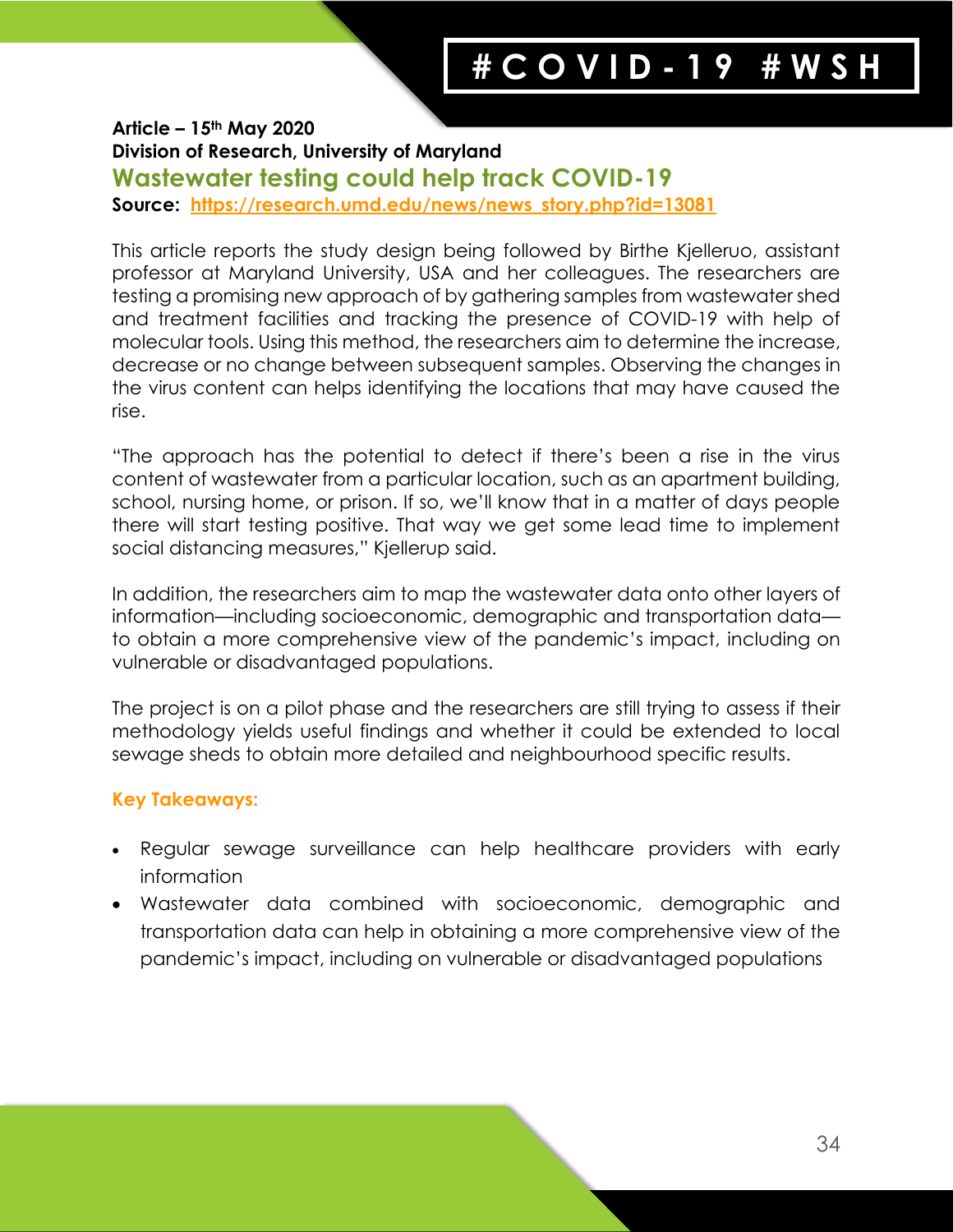#### **Article – 25th June 2020 Hindustan Times**

# **Traces of coronavirus found in sewage in Gujarat**

**Source: [https://www.hindustantimes.com/india-news/traces-of-virus-found-in](https://www.hindustantimes.com/india-news/traces-of-virus-found-in-sewage-in-gujarat/story-dK4peiboaaYzGT7bt6EmTK.html)[sewage-in-gujarat/story-dK4peiboaaYzGT7bt6EmTK.html](https://www.hindustantimes.com/india-news/traces-of-virus-found-in-sewage-in-gujarat/story-dK4peiboaaYzGT7bt6EmTK.html)**

Gujarat is the first state in the country to report finding traces of Sars-CoV-2 RNA in sewage tests in Gujarat. The article refers to the findings of National Centre for Disease Control (NCDC) which began sewage testing in April 2020. It also quotes the study by Indian Institute of Technology (IIT) in Gandhinagar in collaboration with the Gujarat Biotechnology Research Centre and the Gujarat Pollution Control Board that studied samples of wastewater collected on May 8 and May 27 from one of waste water treatment plants in Ahmedabad, also found traces of Sars-CoV-2.

The article emphasises upon the need for assessing the potential danger of the disease spreading through this channel as the next step and establishing a disease surveillance system. It also speaks about the need for other states to undertake similar studies and report findings.

- Traces of the virus have been found in sewage samples in Gujarat, India.
- More cities need to undertake tests and move towards establishing a disease surveillance system.